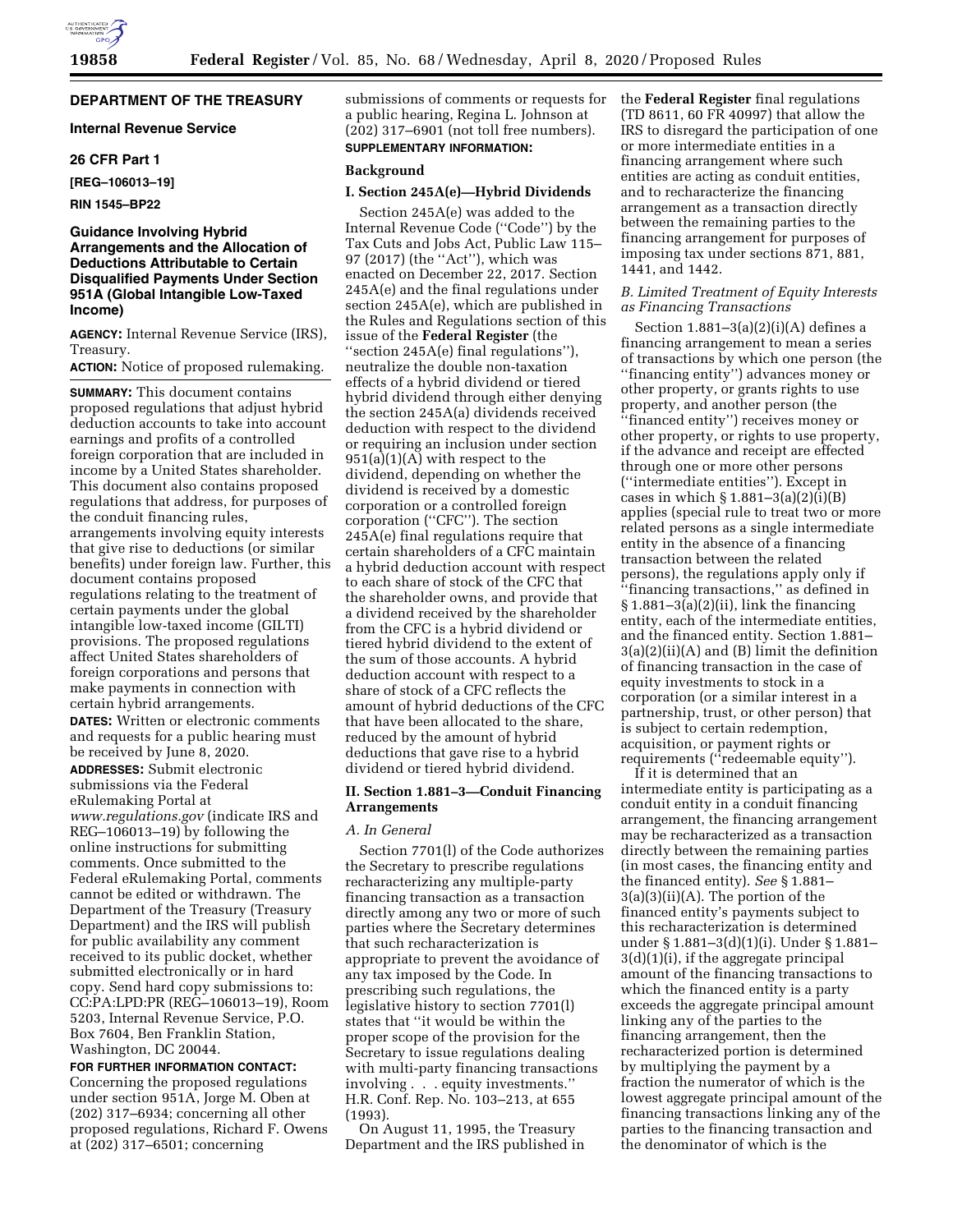aggregate principal amounts linking the financed entity to the financing arrangement. Conversely, if the aggregate principal amount of the financing transactions to which the financed entity is a party is less than or equal to the aggregate principal amount of the financing transactions linking any of the parties to the financing arrangement, the entire amount of the payment is recharacterized.

#### *C. Hybrid Instruments*

On December 22, 2008, the Treasury Department and the IRS published in the **Federal Register** (73 FR 78252) a notice of proposed rulemaking (REG– 113462–08) (''2008 proposed regulations'') that proposed adding  $§ 1.881-3(a)(2)(i)(C)$  to the conduit financing regulations to treat an entity disregarded as an entity separate from its owner for U.S. tax purposes as a person for purposes of determining whether a conduit financing arrangement exists. The preamble to the 2008 proposed regulations provides that the Treasury Department and the IRS are also studying transactions where a financing entity advances cash or other property to an intermediate entity in exchange for a hybrid instrument (that is, an instrument treated as debt under the tax laws of the foreign country in which the intermediary is resident and equity for U.S. tax purposes), and states that they may issue separate guidance to address the treatment under § 1.881–3 of certain hybrid instruments.

The preamble to the 2008 proposed regulations presents two possible approaches to hybrid instruments and requests comments on those and other possible approaches and factors that should be considered. The first approach would treat all transactions involving hybrid instruments between a financing entity and an intermediate entity as *per se* financing transactions under § 1.881–3(a)(2)(ii)(A). The second approach would treat only certain hybrid instruments as financing transactions based on specific factors or criteria. Only one comment was received. The comment suggested that the Treasury Department and the IRS take a more targeted approach in identifying specific transactions where there is evidence of limited taxation in the intermediary jurisdiction as a direct consequence of the hybrid instrument.

On December 9, 2011, the Treasury Department and the IRS published in the **Federal Register** final regulations (TD 9562, 76 FR 76895) that adopted the 2008 proposed regulations' treatment of disregarded entities under § 1.881–3 without substantive changes. The preamble to the final regulations states

that the Treasury Department and the IRS would continue to study the treatment of hybrid instruments in financing transactions.

# **III. Section 951A—Global Intangible Low-Taxed Income**

Section 951A, added to the Code by the Act, requires a United States shareholder of any CFC for any taxable year to include in gross income the shareholder's global intangible lowtaxed income (''GILTI inclusion amount'') for such taxable year. On October 10, 2018, the Treasury Department and the IRS published in the **Federal Register** proposed regulations (REG–104390–18, 83 FR 51072) implementing section 951A. On June 21, 2019, the Treasury Department and the IRS published in the **Federal Register** final regulations (''GILTI final regulations'') (TD 9866, 84 FR 29288) that adopted the proposed regulations, with revisions.

The GILTI final regulations include a rule that provides that a deduction or loss attributable to basis created by reason of a transfer of property from a CFC to a related CFC during the period after December 31, 2017, the final date for measuring earnings and profits (''E&P'') for purposes of section 965, and before the date on which section 951A first applies with respect to the transferor CFC's income (for example, December 1, 2018, for a CFC with a taxable year ending November 30) (the ''disqualified period,'' and such basis, ''disqualified basis''), is allocated and apportioned solely to residual CFC gross income. *See* § 1.951A–2(c)(5)(i). Residual CFC gross income is gross income other than gross tested income, subpart F income, or income effectively connected with a trade or business in the United States. *See* § 1.951A– 2(c)(5)(iii)(B). The rule also provides that any depreciation, amortization, or cost recovery allowances attributable to disqualified basis are not properly allocable to property produced or acquired for resale under section 263, 263A, or 471. *See* § 1.951A–2(c)(5)(i). The purpose of the rule is to ensure that taxpayers cannot take advantage of the disqualified period to engage in transactions that allowed taxpayers to enhance their tax attributes, including by reducing their tested income or increasing their tested loss over time, without resulting in any current tax cost. *See* 84 FR 29299.

#### **Explanation of Provisions**

# **I. Rules Under Section 245A(e) To Reduce Hybrid Deduction Accounts**

### *A. In General*

As discussed in part II.C.2 of the Summary of Comments and Explanation of Revisions of the section 245A(e) final regulations, the Treasury Department and the IRS have determined that hybrid deduction accounts with respect to stock of a CFC should be reduced in certain cases. In particular, the accounts should generally be reduced to the extent that earnings and profits of the CFC that have not been subject to foreign tax as a result of certain hybrid arrangements are, by reason of certain provisions (not including section 245A(e)), ''included in income'' in the United States (that is, taken into account in income and not offset by, for example, a deduction or credit particular to the inclusion). By adjusting the accounts in this manner, section 245A(e) neutralizes the double nontaxation effects of certain hybrid arrangements in a manner consistent with the results that would arise were the sheltered earnings and profits (that is, the earnings and profits that were not subject to foreign tax as a result of the arrangement) distributed as a dividend for which the section 245A(a) deduction is not allowed. In such a case, the dividend consisting of the sheltered earnings and profits would generally be taken into account in a United States shareholder's gross income, and the United States shareholder would generally be taxed at the U.S. corporate statutory rate and allowed neither a dividends received deduction for the dividend nor other relief particular to the dividend (such as foreign tax credits).

The proposed regulations thus provide a new rule that, as part of the end-of-the-year adjustments to a hybrid deduction account, reduces the account by three categories of amounts included in the gross income of a domestic corporation with respect to the share. *See* proposed § 1.245A(e)–1(d)(4)(i)(B). The first category relates to an inclusion under section 951(a)(1)(A) (''subpart F inclusion'') with respect to the share, and the second relates to a GILTI inclusion amount with respect to the share. *See* proposed § 1.245A(e)– 1(d)(4)(i)(B)(*1*) and (*2*). The third category is for inclusions under sections  $951(a)(1)(B)$  and 956 with respect to the share, to the extent the inclusion occurs by reason of the application of section 245A(e) to the hypothetical distribution described in § 1.956–1(a)(2). *See*  proposed § 1.245A(e)–1(d)(4)(i)(B)(*3*).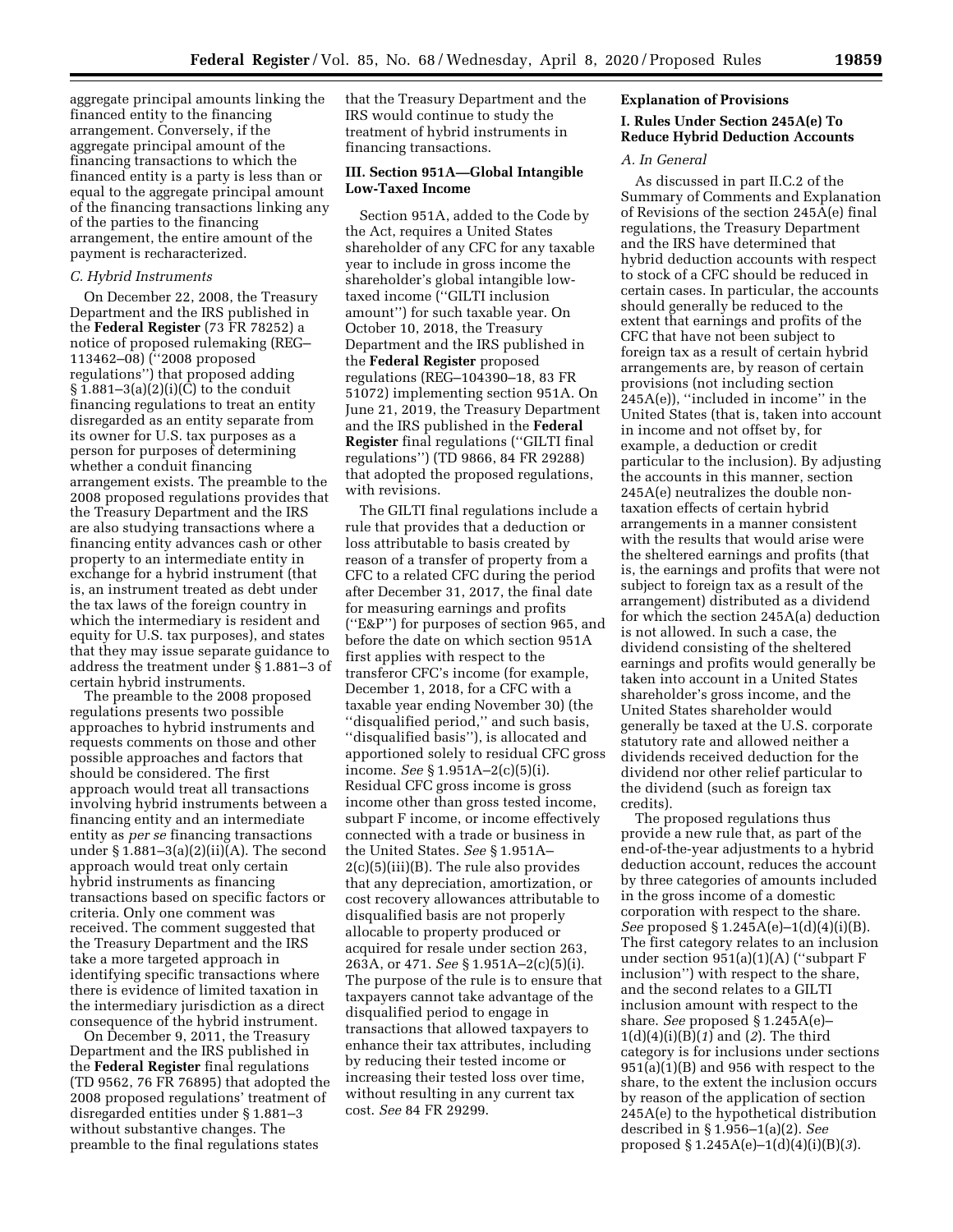An amount in the third category provides a dollar-for-dollar reduction of the account because, due to the lack of an availability of deductions or credits particular to the amount (including foreign tax credits) to offset or reduce such amount, the entirety of such amount is assumed to be included in income in the United States. *See, for example,* § 1.960–2(b)(1) (no foreign income taxes are deemed paid under section 960(a) with respect to an inclusion under section 951(a)(1)(B)).

As discussed in part I.B of this Explanation of Provisions, the entirety of an amount in the first or second category may not be included in income in the United States and, as a result, such an amount does not provide a dollar-for-dollar reduction of the account. In addition, the reduction of the account for these amounts cannot exceed the hybrid deductions allocated to the share for the taxable year multiplied by the ratio of the subpart F income or tested income, as applicable, of the CFC for the taxable year to the CFC's taxable income. *See* proposed § 1.245A(e)–1(d)(4)(i)(B)(*1*)(*ii*) and (d)(4)(i)(B)(*2*)(*ii*); *see also* proposed § 1.245A(e)–1(d)(4)(i)(B)(*1*)(*iii*) and (d)(4)(i)(B)(*2*)(*iii*) (in certain cases, excess amounts are allocated to other hybrid deduction accounts and reduce those accounts). This limitation is, for example, intended to prevent a subpart F inclusion for a taxable year from removing from the account hybrid deductions incurred in a prior taxable year, because such hybrid deductions generally represent an amount of prior year earnings that were not subject to foreign tax as a result of a hybrid arrangement, and the subpart F inclusion in the current year does not subject such earnings to U.S. tax (but rather, subjects certain current year earnings to U.S. tax). In addition, because hybrid deductions incurred in the current taxable year may ratably shelter from foreign tax each type of earnings of a CFC (as opposed to, for example, only sheltering from foreign tax earnings of a type that the United States views as attributable to subpart F income), the limitation is generally intended to ensure that, for example, a subpart F inclusion does not remove from the account hybrid deductions that sheltered from foreign tax current year earnings of a type that the United States views as attributable to income other than subpart F income.

#### *B. Adjusted Subpart F and GILTI Inclusions*

The proposed regulations generally reduce a hybrid deduction account with respect to a share of stock of a CFC by

an ''adjusted subpart F inclusion'' or an ''adjusted GILTI inclusion'' (or both) with respect to the share. *See* proposed § 1.245A(e)–1(d)(4)(i)(B)(*1*) and (*2*). An adjusted subpart F inclusion or an adjusted GILTI inclusion is intended to measure, in an administrable manner, the extent to which a domestic corporation's subpart F inclusion or GILTI inclusion amount is likely included in income in the United States, taking into account foreign tax credits associated with the inclusion and, in the case of a GILTI inclusion amount, the deduction under section 250(a)(1)(B).

The starting point in determining an adjusted subpart F inclusion with respect to a share of stock of a CFC is identifying a domestic corporation's pro rata share of the CFC's subpart F income, and then attributing such inclusion to particular shares of stock of the CFC. *See* proposed § 1.245A(e)– 1(d)(4)(ii)(A). For purposes of attributing the inclusion, the proposed regulations provide that the principles of section 951(a)(2) and § 1.951–1(b) and (e) apply.

Once the amount of the subpart F inclusion attributable to the share is determined, the ''associated foreign income taxes'' with respect to the amount must be determined. *See*  proposed  $\S 1.245A(e)-1(d)(4)(ii)(A)$  and (D). The term associated foreign income taxes means the amount of current year tax allocated and apportioned to the subpart F income groups of the CFC, to the extent allocated to the share. *See*  proposed § 1.245A(e)–1(d)(4)(ii)(D)(*1*) and (d)(4)(ii)(E). The computation of associated foreign income taxes does not take into account any limitations on foreign tax credits, such as under section 904, because doing so would involve considerable complexity. These rules are intended to approximate, in an administrable manner, deemed paid credits resulting from the application of section 960(a) that are eligible to be claimed with respect to the subpart F inclusion attributable to the share.

The final step is to adjust, pursuant to a two-step process, the subpart F inclusion attributable to the share, to approximate the tax effect of the associated foreign income taxes. *See*  proposed  $\S 1.245A(e)-1(d)(4)(ii)(A)$ . First, the associated foreign income taxes are added to the subpart F inclusion, to reflect that when a domestic corporation claims section 960 credits it includes in gross income under section 78 an amount equal to such credits. *See* proposed § 1.245A(e)– 1(d)(4)(ii)(A)(*1*). Second, an amount equal to the amount of income offset by the associated foreign income taxes calculated as the associated foreign tax credits divided by the corporate tax

rate—is subtracted from the sum of the amounts described in the previous sentence. *See* proposed § 1.245A(e)– 1(d)(4)(ii)(A)(*2*). The difference of the amounts is the adjusted subpart F inclusion with respect to the share.<sup>1</sup>

Similar rules apply for purposes of determining an adjusted GILTI inclusion with respect to a share of stock of a CFC. However, special rules account for the fact that the computation of foreign tax credits under section 960(d) takes into account a domestic corporation's inclusion percentage (as described in § 1.960– 2(c)(2)) and the 80 percent limit in section 960(d)(1). *See* proposed § 1.245A(e)–1(d)(4)(ii)(B)(*3*) and  $(d)(4)(ii)(D)(2)$ . In addition, a special rule accounts for the effect of a section 250 deduction that a domestic corporation may claim related to GILTI. *See* proposed § 1.245A(e)– 1(d)(4)(ii)(B)(*2*).

#### *C. Applicability Date*

The proposed rules relating to hybrid deduction accounts are proposed to apply to taxable years ending on or after the date that final regulations are published in the **Federal Register**. For taxable years before taxable years covered by such final regulations, a taxpayer may apply the rules set forth in the final regulations, provided that it consistently applies the rules to those taxable years. *See* section 7805(b)(7). In addition, a taxpayer may rely on the proposed rules with respect to any period before the date that the proposed regulations are published as final regulations in the **Federal Register**, provided that it consistently does so.

# **II. Conduit Regulations Under § 1.881– 3 To Address Equity Interests That Give Rise to Deductions or Other Benefits Under Foreign Law**

# *A. Overview*

Under the current conduit financing regulations, an instrument that is treated as equity for U.S. tax purposes (and is not redeemable equity described in  $§ 1.881-3(a)(2)(ii)(B))$  generally will not be characterized as a financing transaction, even though the instrument gives rise to a deduction or other benefit under the tax laws of the issuer's jurisdiction. For example, an instrument that is treated as stock (that is not redeemable equity) for U.S. tax purposes, but as indebtedness under the

<sup>1</sup>Thus, for example, in a case in which the subpart F inclusion attributable to a share is \$94.75x and the associated foreign income taxes with respect to such is \$5.25x, the adjusted subpart F inclusion with respect to the share would be \$75x, calculated as \$100x (\$94.75x + \$5.25x) less  $$25x ($5.25x + 21\%)$ .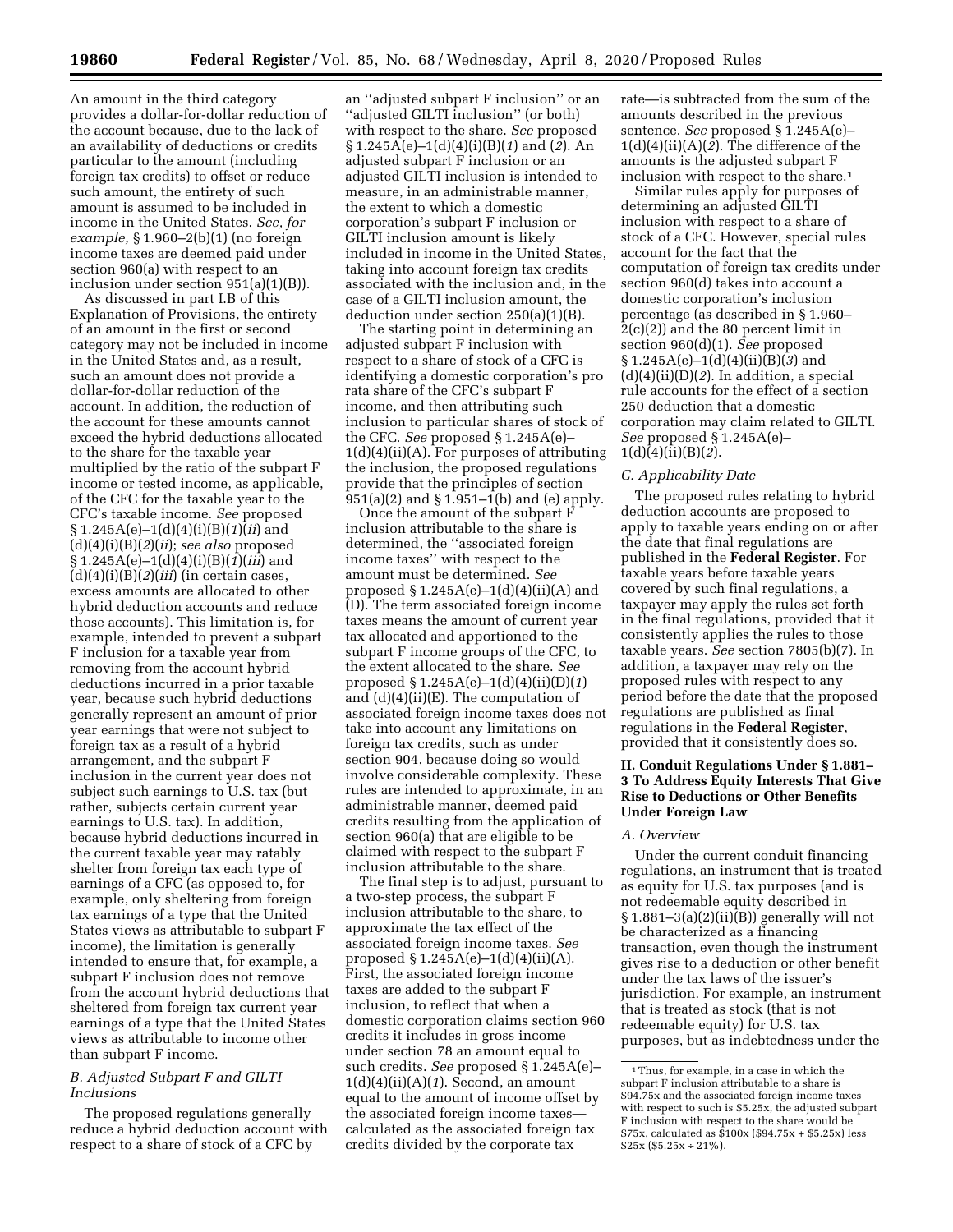laws of the issuer's jurisdiction, would not be characterized as a financing transaction under the current regulations.

The Treasury Department and the IRS have determined that these types of instruments can be used to inappropriately avoid the application of the conduit financing regulations and, therefore, the proposed regulations expand the definition of equity interests treated as a financing transaction by taking into account the tax treatment of the instrument under the tax law of the relevant foreign country, which is generally the country where the equity issuer resides. The Treasury Department and the IRS have determined that, while these types of instruments are characterized as equity for U.S. tax purposes, they still raise conduit financing concerns if they are either indebtedness under the issuer's tax law or provide benefits similar to indebtedness under the issuer's tax law. For example, a financing company may have an incentive to form a corporation in a country that allows a tax benefit, such as a notional interest deduction with respect to equity, that encourages the routing of income through the intermediary issuer in functionally the same manner as when an intermediate entity issues a debt instrument that is treated as a financing transaction under the current regulations. Similarly, a financing entity may form an intermediate corporation in a country to take advantage of the country's purported integration regime that provides a substantial refund of the issuer's corporate tax paid upon a distribution to a related shareholder, and the shareholder is not taxable on that distribution under the laws of the intermediate country. The Treasury Department and IRS have concluded that these structures raise concerns similar to those Congress intended to address when it enacted sections 267A and 245A(e) regarding arrangements that ''exploit differences in the treatment of a transaction or entity under the laws of two or more tax jurisdictions . . .'' *See* S. Comm. on the Budget, Reconciliation Recommendations Pursuant to H. Con. Res. 71, S. Print No. 115–20, at 389

(2017). The Treasury Department and the IRS have determined that the conduit regulations should apply in these cases generally based on benefits that are associated with an equity interest, rather than targeting only particular transactions based on specific factors or criteria as recommended by a comment, because these arrangements are often deliberately structured and a more

limited approach could be easily circumvented or difficult to administer. However, even if the equity interests of an intermediate entity are treated as a financing transaction under the proposed regulations, the intermediate entity will not be a conduit entity if, for example, its participation in the financing arrangement is not pursuant to a tax avoidance plan. *See* § 1.881– 3(b).

### *B. Treatment of Equity Interests That Give Rise to Deductions or Other Benefits Under Foreign Law*

The proposed regulations expand the types of equity interests treated as a financing transaction to include stock or a similar interest if under the tax laws of a foreign country where the issuer is a resident, the issuer is allowed a deduction or another tax benefit for an amount paid, accrued or distributed with respect to the stock or similar interest. Similarly, if the issuer maintains a taxable presence, referred to as a permanent establishment (''PE'') under the laws of many foreign countries without regard to a treaty, and such country allows a deduction (including a notional deduction) for an amount paid, accrued or distributed with respect to the deemed equity or capital of the PE, the amount of the deemed equity or capital will be treated as a financing transaction. *See* proposed § 1.881–3(a)(2)(ii)(B)(*1*)(*iv*). The proposed regulations also treat stock or a similar interest as a financing transaction if a person related to the issuer, generally a shareholder or other interest holder in an entity, is entitled to a refund (including a credit) or similar tax benefit for taxes paid by the issuer to its country of residence, without regard to the person's tax liability with respect to the payment, accrual or distribution under the laws of the issuer. *See* proposed § 1.881– 3(a)(2)(ii)(B)(*1*)(*v*).

An equity interest treated as a financing transaction under the proposed regulations would include, for example, stock that gives rise to a notional interest deduction under the tax laws of the foreign country in which the issuer is a tax resident or the tax laws of the country in which the issuer maintains a permanent establishment to which a financing payment is attributable. However, if an equity interest constitutes a financing transaction because the issuer is allowed a notional interest deduction and is one of the financing transactions that links a party to the financing arrangement, the proposed regulations limit the portion of the financed entity's payment that is recharacterized under

 $§ 1.881-3(d)(1)(i)$  to the financing transaction's principal amount as determined under § 1.881–3(d)(1)(ii), multiplied by the applicable rate used to compute the issuer's notional interest deduction in the year of the financed entity's payment. *See* proposed § 1.881– 3(d)(1)(iii). This limitation is intended to recharacterize only the portion of the payment that can be traced to the notional interest deduction on the principal amount of the equity on which the notational deduction is based. Notional interest deductions may also accrue with respect to equity composed of retained earnings, not related to the financing transaction, and therefore are not taken into account under this rule.

The proposed regulations also make conforming changes to reflect the application of these rules in the context of Chapter 4 withholding (sections 1471 and 1472).

#### *C. Interaction With Section 267A*

While the proposed conduit regulations may apply to many of the same instruments identified in the final regulations under section 267A issued in the Rules and Regulations section of this issue of the **Federal Register** (the ''section 267A final regulations''), in some respects the proposed conduit regulations have a broader scope than those rules in order to prevent the use of conduit entities from inappropriately obtaining the benefits of an applicable U.S. income tax treaty. For example, the imported mismatch rules in the section 267A final regulations, in determining whether a deduction for an interest or royalty payment is disallowed by reason of the income attributable to the payment being offset by an offshore deduction, only take into account offshore deductions that produce a deduction/no inclusion (''D/NI'') outcome as a result of hybridity. A D/ NI outcome is not a result of hybridity if, for example, the no-inclusion occurs because the foreign tax law does not impose a corporate income tax.

The existing conduit regulations, in contrast, already apply whether or not there is a D/NI outcome with respect to an offshore financing transaction. The proposed regulations will now also cover, without regard to how the transaction is treated for U.S. tax purposes (as debt or equity), any financing transaction where the intermediate entity is allowed a deduction or other tax benefit similar to those described in the section 267A final regulations and applicable in the imported mismatch context.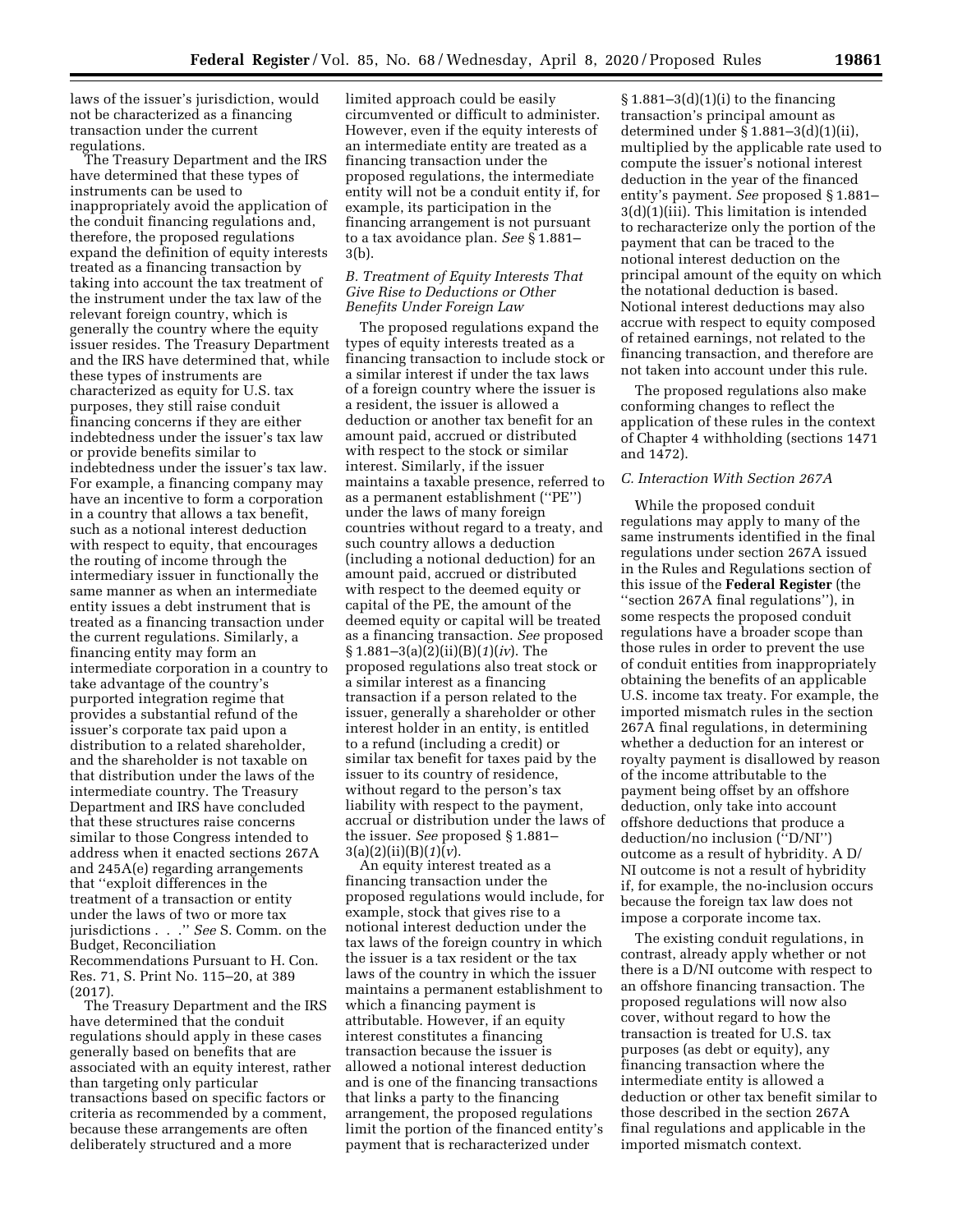# *D. Applicability Date*

The proposed rules relating to conduit transactions are proposed to apply to payments made on or after the date that final regulations are published in the **Federal Register**.

# **III. Rules Under Section 951A To Address Certain Disqualified Payments Made During the Disqualified Period**

# *A. In General*

As discussed in part III of the Background of this preamble, the GILTI final regulations provide that (i) a deduction or loss attributable to disqualified basis created by reason of a transfer from a CFC to a related CFC during the disqualified period is allocated and apportioned solely to residual CFC gross income, and (ii) any depreciation, amortization, or cost recovery allowances attributable to disqualified basis are not properly allocable to property produced or acquired for resale under section 263, 263A, or 471. *See* § 1.951A–2(c)(5)(i).

The Treasury Department and the IRS understand that, in addition to the transactions circumscribed by the rules in  $\S 1.951A - 2(c)(5)$ , taxpayers also may have entered into transactions in which, for example, a CFC that licensed property to a related CFC received prepayments of royalties due under the license from the related CFC, which did not constitute subpart F income. Although the recipient of the prepayments (''related recipient CFC'') would generally have been required to include the royalties in income upon payment during the disqualified period, when they would not have affected amounts included under section 965 with respect to the related recipient CFC and also would not have given rise to gross tested income under section 951A, the related CFC that made the prepayment would generally only be allowed to deduct the payment over time as economic performance occurred. *See* section 461. Accordingly, the related CFC that made the pre-payment would claim deductions that reduce tested income (or increase tested loss) during taxable years to which section 951A applies, even though the corresponding income would not have been subject to tax under section 951 (including as a result of section 965) or section 951A.

The Treasury Department and the IRS have determined that the deductions attributable to pre-payments (including, but not limited to, deductions attributable to prepaid rents and royalties) should be subject to similar treatment as the final GILTI regulations' treatment of deductions or loss

attributable to disqualified basis. Accordingly, proposed § 1.951A–2(c)(6) treats a deduction by a CFC related to a deductible payment to a related recipient CFC during the disqualified period as allocated and apportioned solely to residual CFC gross income, as defined in  $\S 1.951A - 2(c)(5)(iii)(B)$ , and provides that any deduction related to such a payment is not properly allocable to property produced or acquired for resale under section 263, 263A, or 471, consistent with  $\S 1.951A - 2(c)(5)(i)$  and the authority therefor described in the preamble to the final GILTI regulations. *See* 84 FR 29298–29300. This rule applies only to the extent the payments would constitute income described in section 951A(c)(2)(A)(i) and § 1.951A– 2(c)(1), without regard to whether section 951A applies. *See* proposed  $§ 1.951A - 2(c)(6)(ii)(A).$ 

# *B. Applicability Date*

The proposed rules relating to section 951A are proposed to apply to taxable years of foreign corporations ending on or after April 7, 2020, and to taxable years of United States shareholders in which or with which such taxable years end. *See* section 7805(b)(1)(B). Given the applicability date, these rules would effectively be limited to payments made during the disqualified period that give rise to deductions or loss in taxable years of foreign corporations ending on or after April 7, 2020 and would not, for example, affect payments made during the disqualified period for which the associated deduction or loss is taken into account in the year paid.

#### **Special Analyses**

#### **I. Regulatory Planning and Review**

Executive Orders 13771, 13563, and 12866 direct agencies to assess costs and benefits of available regulatory alternatives and, if regulation is necessary, to select regulatory approaches that maximize net benefits, including potential economic, environmental, public health and safety effects, distributive impacts, and equity. Executive Order 13563 emphasizes the importance of quantifying both costs and benefits, reducing costs, harmonizing rules, and promoting flexibility. The preliminary Executive Order 13771 designation for this proposed rulemaking is regulatory.

The proposed regulations have been designated by the Office of Management and Budget's Office of Information and Regulatory Affairs as significant under Executive Order 12866 pursuant to section 1(b) the Memorandum of Agreement (April 11, 2018) between the Treasury Department and the Office of

Management and Budget regarding review of tax regulations.

#### *A. Background*

The Act introduced two new provisions, sections 245A(e) and 267A, that affect the treatment of hybrid arrangements and a new section, 951A, which imposes tax on United States shareholders with respect to certain earnings of their CFCs.2 The Treasury Department and the IRS previously issued proposed regulations under sections 245A(e) and 267A and are issuing final regulations simultaneously with these current proposed regulations. The Treasury Department and IRS have also previously issued final regulations (REG–104390–18, 83 FR 51072), which provided additional rules implementing section 951A. In addition to these rules, the Treasury Department and the IRS previously provided guidance regarding conduit financing arrangements under sections 881 and 7701(l). *See* TD 8611, 60 FR 40997 and TD 9562, 76 FR 76895.

Section 245A(e) disallows the dividends received deduction (DRD) for any dividend received by a U.S. shareholder from a CFC if the dividend is a hybrid dividend. In addition, section 245A(e) treats hybrid dividends between CFCs with a common U.S. shareholder as subpart F income. The statute defines a hybrid dividend as an amount received from a CFC for which a deduction would be allowed under section 245A(a) and for which the CFC received a deduction or other tax benefit in a foreign country. This disallowance of the DRD for hybrid dividends and the treatment of hybrid dividends as subpart F income neutralizes the double non-taxation that these dividends might otherwise be produced by these dividends.3 The section 245A(e) final regulations require that taxpayers maintain ''hybrid deduction accounts'' to track a CFC's (or a person related to a CFC's) hybrid deductions allowed in foreign jurisdictions across sources and years. The section 245A(e) final regulations then provide that a dividend received by a U.S. shareholder from the

3The tax treatment under which certain payments are deductible in one jurisdiction and not included in income in a second jurisdiction is referred to as a deduction/no-inclusion outcome (''D/NI outcome'').

<sup>2</sup>Hybrid arrangements are tax-avoidance tools used by certain multinational corporations (MNCs) that have operations both in the U.S. and a foreign country. These hybrid arrangements use differences in tax treatment by the U.S. and a foreign country to reduce taxes in one or both jurisdictions. Hybrid arrangements can be ''hybrid entities,'' in which a taxpayer is treated as a flow-through or disregarded entity in one country but as a corporation in another, or ''hybrid instruments,'' which are financial transactions that are treated as debt in one country and as equity in another.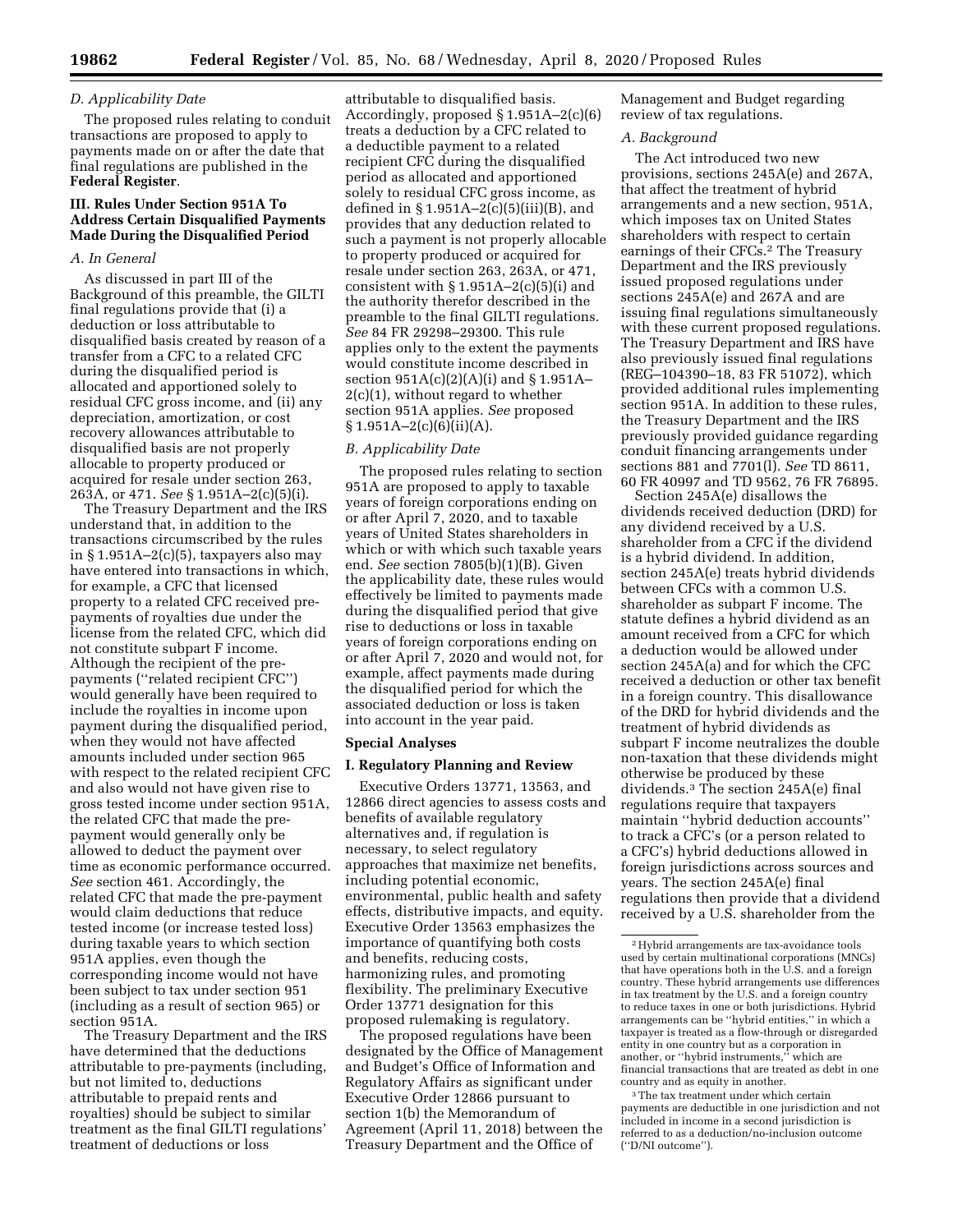CFC is a hybrid dividend to the extent of the sum of those accounts.

These proposed regulations also include rules regarding conduit financing arrangements.4 Under the current conduit financing regulations, a ''financing arrangement'' means a series of transactions by which one entity (the financing entity) advances money or other property to another entity (the financed entity) through one or more intermediaries. If the IRS determines that a principal purpose of such an arrangement is to avoid U.S. tax, the IRS may disregard the participation of intermediate entities. As a result, U.S. source payments from the financed entity are, for U.S. withholding tax purposes, treated as being made directly to the financing entity.

For example, consider a foreign entity that is seeking to finance its U.S. subsidiary but is not entitled to U.S. tax treaty benefits; thus, U.S.-source payments made to this entity are not entitled to reduced withholding tax rates. Instead of lending money directly to the U.S. subsidiary, the foreign entity might loan money to an affiliate residing in a treaty jurisdiction and have the affiliate lend on to the U.S. subsidiary in order to access U.S. tax treaty benefits.

Under the current conduit financing regulations, if the IRS determines that a principal purpose of such an arrangement is to avoid U.S. tax, the IRS may disregard the participation of the affiliate. As a result, U.S.-source interest payments from the U.S. subsidiary are, for U.S. withholding tax purposes, treated as being made directly to the foreign entity.

In general, the current conduit financing regulations apply only if ''financing transactions,'' as defined under the regulations, link the financing entity, the intermediate entities, and the financed entity. Under the current conduit financing regulations, an instrument that is equity for U.S. tax purposes generally will not be treated as a ''financing transaction'' unless it provides the holder significant redemption rights. This is the case even

if the instrument gives rise to a deduction under the laws of the foreign jurisdiction (*e.g.,* perpetual debt). As a result, the current conduit financing regulations would not apply, and the U.S.-source payment might be entitled to a lower rate of U.S. withholding tax.

The proposed regulations also implement items in section 951A of the Act. Section 951A provides for the taxation of global intangible low-taxed income (GILTI), effective beginning with the first taxable year of a CFC that begins after December 31. 2017. The GILTI final regulations address the treatment of a deduction or loss attributable to basis created by certain transfers of property from one CFC to a related CFC after December 31, 2017, but before the date on which section 951A first applies to the transferring CFC's income. Those regulations state that such a deduction or loss is allocated to residual CFC gross income; that is, income that is not attributable to tested income, subpart F income, or income effectively connected with a trade or business in the United States.

#### *B. Overview of Proposed Regulations*

These proposed regulations address three main issues: (i) Adjustments to hybrid deduction accounts under section 245A(e) and the final regulations; (ii) conduit financing arrangements that use certain equity interests that allow the issuer a deduction or other tax benefit under foreign tax law; and (iii) certain payments between related CFCs during a disqualified period under section 951A and the GILTI final regulations.

First, the proposed regulations address adjustments to hybrid deduction accounts under section 245A(e) and the final regulations. The section 245A(e) final regulations stipulate that hybrid deduction accounts should generally be reduced to the extent that earnings and profits of the CFC that have not been subject to foreign tax as a result of certain hybrid arrangements are included in income in the United States by some provision other than section 245A(e). The proposed regulations provide new rules for reducing hybrid deduction accounts by reason of income inclusions attributable to subpart F, GILTI, and sections 951(a)(1)(B) and 956. An inclusion due to subpart F or GILTI reduces a hybrid deduction account only to the extent that the inclusion is not offset by a deduction or credit, such as a foreign tax credit, that likely will be afforded to the inclusion. Because deductions and credits are typically not available to offset income inclusions under section  $951(a)(1)(B)$  and  $956$ ,

these inclusions reduce a hybrid deduction account dollar-for-dollar.

Second, the proposed regulations address conduit financing arrangements under § 1.881–3 by expanding the types of transactions classified as financing transactions. The proposed rules state that if the issuer of a financial instrument is allowed a deduction or tax benefit for an amount paid, accrued, or distributed with respect to a stock or similar interest under the tax law of the foreign jurisdiction where the issuer is a resident, then it may now be characterized as a financing transaction even though the instrument is equity for U.S. tax purposes. Accordingly, the conduit financing regulations would apply to multiple-party financing arrangements using these types of instruments, which include certain types of hybrid instruments. This change essentially aligns the conduit regulations with the policy of section 267A by discouraging the exploitation of differences in treatment of financial instruments across jurisdictions. While section 267A and the final regulations apply only if the D/NI outcome is a result of the use of a hybrid entity or instrument, the conduit financing regulations apply regardless of causation and instead look to whether there is a tax avoidance plan. Thus, this new rule will address economically similar transactions that section 267A and the section 267A final regulations do not cover.

Finally, the proposed regulations address certain payments made after December 31, 2017, but before the date of the start of the first fiscal year for the transferor CFC for which 951A applies (the ''disqualified period'') in which payments, such as pre-payments of royalties, create income during the disqualified period and a corresponding deduction or loss claimed in taxable years after the disqualified period. Absent the proposed regulations, those deductions or losses could have been used to reduce tested income or increase tested losses, among other benefits. However, under the proposed regulations, these deductions will no longer provide such a tax benefit, and will instead be allocated to residual CFC income, similar to deductions or losses from certain property transfers in the disqualified period under the GILTI final regulations.

# *C. Need for the Proposed Regulations*

A failure to reduce hybrid deduction accounts by certain earnings of a CFC that are indirectly included in the income of a U.S. shareholder may result in double taxation for some taxpayers—

<sup>4</sup>On December 22, 2008, the Treasury Department and the IRS published a notice of proposed rulemaking (REG–113462–08) (''2008 proposed regulations'') that proposed adding § 1.881– 3(a)(2)(i)(C) to the conduit financing regulations. The preamble to the 2008 proposed regulations provides that the Treasury Department and the IRS are also studying transactions where a financing entity advances cash or other property to an intermediate entity in exchange for a hybrid instrument (that is, an instrument treated as debt under the tax laws of the foreign country in which the intermediary is resident and equity for U.S. tax purposes), and states that they may issue separate guidance to address the treatment under § 1.881–3 of certain hybrid instruments.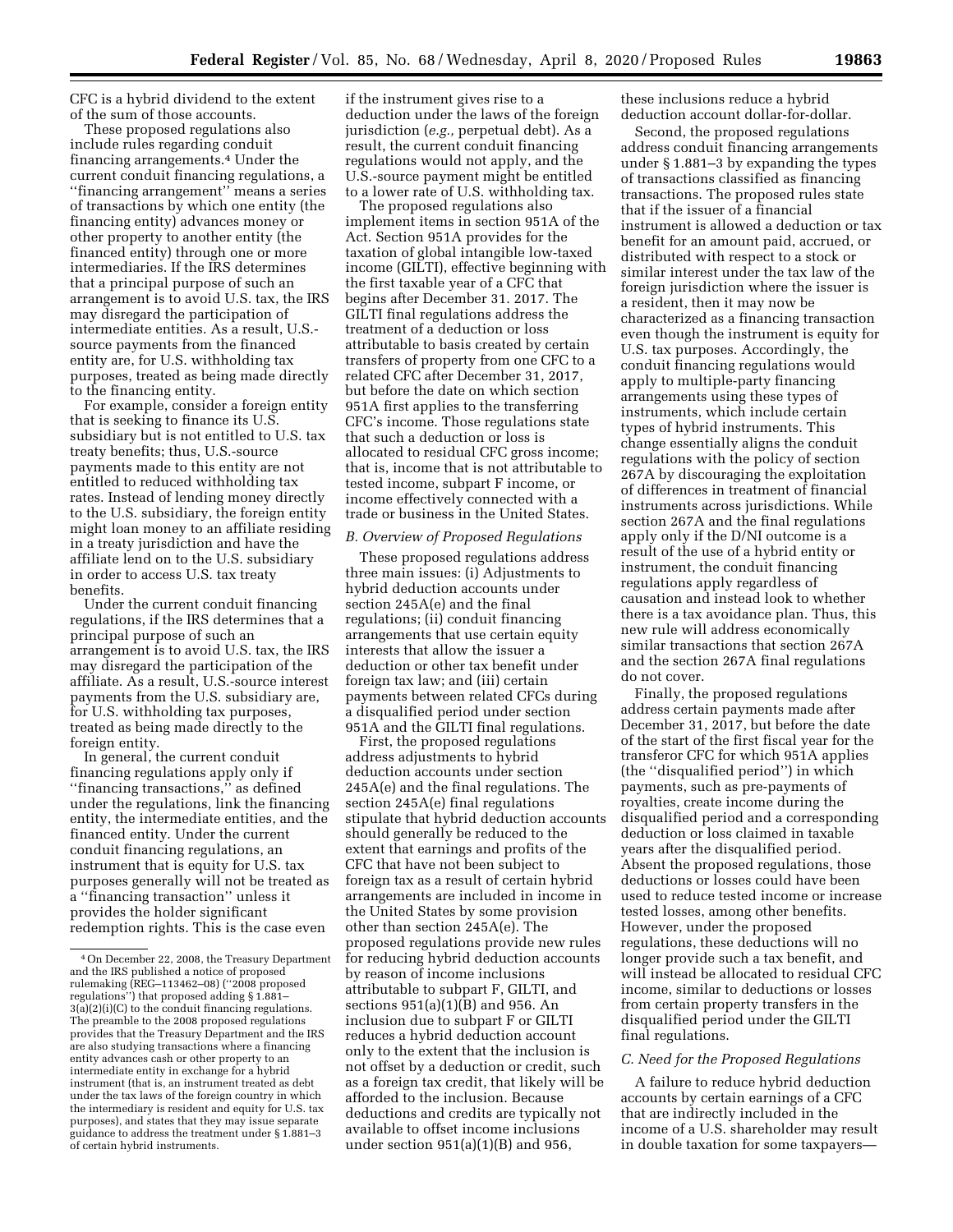for example, those which have subpart F or GILTI income inclusions.

Failure to address certain equity interests under the conduit financing regulations may allow some MNCs to avoid U.S. tax by shifting additional income towards conduit financing arrangements that use financial instruments treated as equity for U.S. tax purposes but as debt in a foreign jurisdiction. These arrangements are economically similar to the hybrid arrangements that are addressed by the Act and by the section 267A final regulations and to other arrangements covered by the conduit financing regulations, but they have not yet been addressed themselves.

The Treasury Department and IRS are aware that certain transactions that accelerate income, but do not give rise to a disposition of property (*e.g.,*  prepayments of royalties from a related CFC) fall outside the purview of the GILTI final regulations. In order for the Code to treat similar transactions similarly, these types of transactions need to be addressed by regulation.

#### *D. Economic Analysis*

#### 1. Baseline

The Treasury Department and the IRS have assessed the benefits and costs of the proposed regulations relative to a no-action baseline reflecting anticipated federal income tax-related behavior in the absence of these regulations.

2. Economic Analysis of Specific Provisions and Alternatives Considered

i. Section 245A(e)—Adjustment of Hybrid Deduction Account

Under the final regulations, taxpayers must maintain hybrid deduction accounts to track income of a CFC that was sheltered from foreign tax due to hybrid arrangements, so that it may be included in U.S. income under section 245A(e) when paid as a dividend. The proposed regulations address how hybrid deduction accounts should be adjusted to account for earnings and profits of a CFC included in U.S. income due to certain provisions other than section 245A(e). The proposed regulations provide rules reducing a hybrid deduction account for three categories of inclusions: Subpart F inclusions, GILTI inclusions, and inclusions under sections 951(a)(1)(B) and 956.

One option for addressing the treatment of earnings and profits included in U.S. income due to provisions other than section 245A(e) would be to not issue additional guidance beyond current tax rules and thus not to adjust hybrid deduction

accounts to account for such inclusions. This would be the simplest approach among those considered, but under this approach, some income could be subject to double taxation in the United States. For example, if no adjustment is made, to the extent that a CFC's earnings and profits were sheltered from foreign tax as a result of certain hybrid arrangements, the section 245A DRD would be disallowed for an amount of dividends equal to the amount of the sheltered earnings and profits, even if some of the sheltered earnings and profits were included in the income of a U.S. shareholder under the subpart F rules. The U.S. shareholder would be subject to tax on both the dividends and on the subpart F inclusion. Owing to this double taxation, this approach is not proposed by the Treasury Department and the IRS.

A second option would be to reduce hybrid deduction accounts by amounts included in gross income under the three categories; that is, without regard to deductions or credits that may offset the inclusion. While this option is also relatively simple, it could lead to double non-taxation and thus would give rise to results not intended by the statute. Subpart F and GILTI inclusions may be offset by—and thus may not be fully taxed in the United States as a result of—foreign tax credits and, in the case of GILTI, the section 250 deduction.5 Therefore, this option for reducing hybrid deduction accounts may result in some income that was sheltered from foreign tax due to hybrid arrangements also escaping full U.S. taxation. This double non-taxation is economically inefficient because otherwise similar activities are taxed differently, incentivizing wasteful avoidance activities.

A third option, which is the option proposed by the Treasury Department and the IRS, is to reduce hybrid deduction accounts by the amount of the inclusions from the three categories, but only to the extent that the inclusions are likely not offset by foreign tax credits or, in the case of GILTI, the section 250 deduction. For subpart F and GILTI inclusions, the proposed regulations stipulate adjustments to be made to account for the foreign tax credits and the section 250 deduction available to GILTI income. These adjustments are intended to provide a precise, administrable manner for measuring the extent to which a subpart F or GILTI inclusion is included in U.S.

income and not shielded by foreign tax credits or deductions. This option results in an outcome aligned with statutory intent, as it generally ensures that the section 245A DRD is disallowed (and thus a dividend is included in U.S. income without any regard for foreign tax credits) only for amounts that were sheltered from foreign tax by reason of a hybrid arrangement but that have not yet been subject to U.S. tax.

Relative to a no-action baseline, the proposed regulations provide taxpayers with new instruction regarding how to adjust hybrid deduction accounts to account for earnings and profits that are included in U.S. income by reason of certain provisions other than section 245A(e). This new instruction avoids possible double taxation. Double taxation is inconsistent with the intent and purpose of the statute and is economically inefficient because it may result in otherwise similar income streams facing different tax treatment, incentivizing taxpayers to finance operations with specific income streams and activities that may not be the most economically productive.

The Treasury Department and IRS estimate that this provision will impact an upper bound of approximately 2,000 taxpayers. This estimate is based on the top 10 percent of taxpayers (by gross receipts) that filed a domestic corporate income tax return for tax year 2017 with a Form 5471 attached, because only domestic corporations that are U.S. shareholders of CFCs are potentially affected by section 245A(e).6

This estimate is an upper bound on the number of large corporations affected because it is based on all transactions, even though only a portion of such transactions involve hybrid arrangements. The tax data do not report whether these reported dividends were part of a hybrid arrangement because such information was not relevant for calculating tax prior to the Act. In addition, this estimate is an upper bound because the Treasury Department and the IRS anticipate that fewer taxpayers would engage in hybrid arrangements going forward as the statute and  $§ 1.245A(e)-1$  would make such arrangements less beneficial to taxpayers.

<sup>5</sup>Typically, deductions or credits are not available to offset income inclusions under sections 951(a)(1)(B) and 956, the third category addressed by the proposed regulations.

<sup>&</sup>lt;sup>6</sup> Because of the complexities involved, primarily only large taxpayers engage in hybrid arrangements. The estimate that the top 10 percent of otherwiserelevant taxpayers (by gross receipts) are likely to engage in hybrid arrangements is based on the judgment of the Treasury Department and IRS.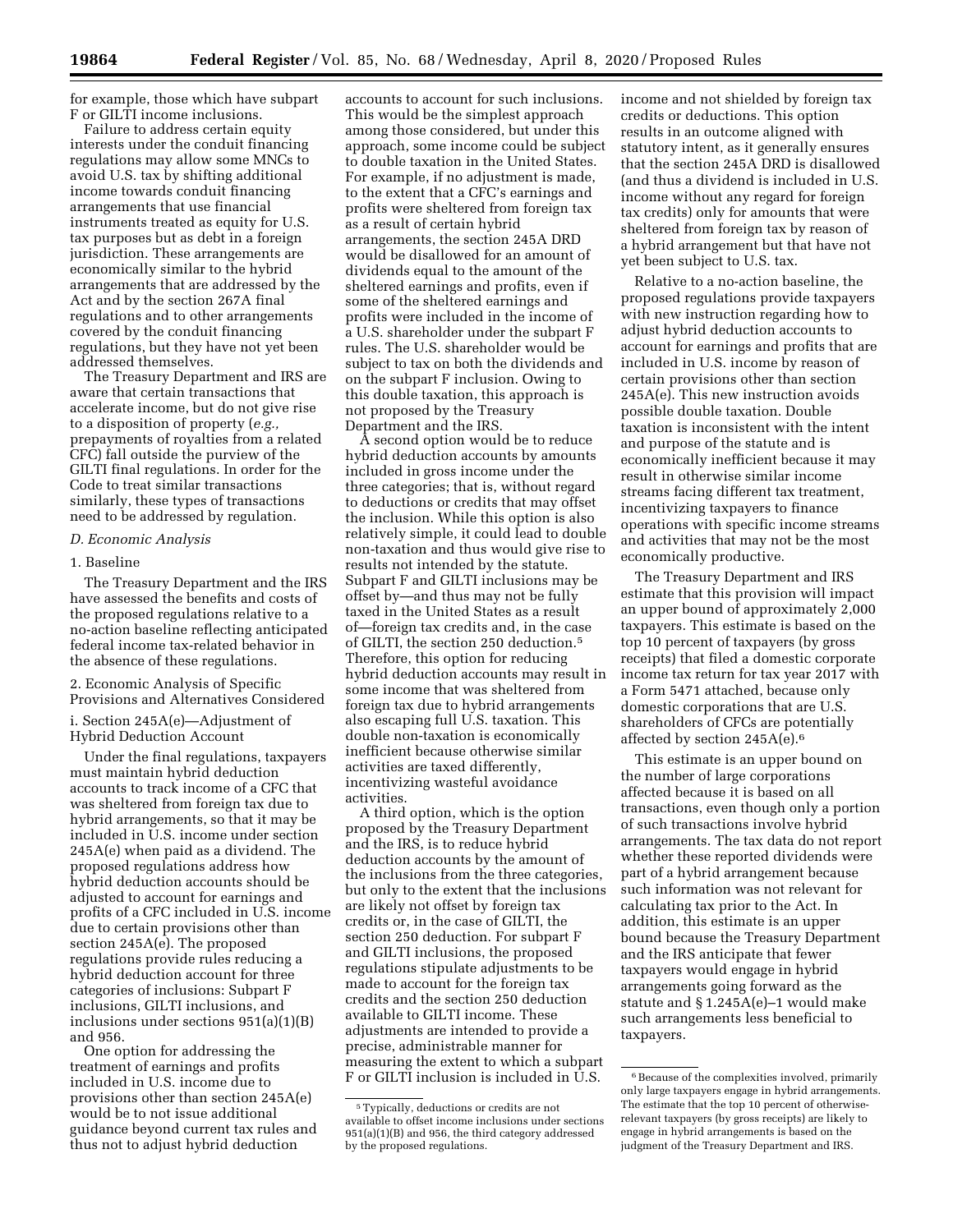ii. Conduit Financing Regulations To Address Equity Interests That Give Rise to Deductions or Other Benefits Under Foreign law

The conduit financing regulations allow the IRS to disregard intermediate entities in a multiple-party financing arrangement for the purposes of determining withholding tax rates if the instruments used in the arrangement are considered ''financing transactions.'' Financing transactions generally exclude instruments that are treated as equity for U.S. tax purposes unless they have significant redemption features. Thus, in the absence of further guidance, the conduit financing regulations would not apply to certain arrangements using certain hybrid instruments or other instruments that are eligible for deductions in the jurisdiction of the issuer but treated as equity under U.S. law. This would allow payments made under these arrangements to continue to be eligible for reduced withholding tax rates through a conduit structure.

One option for addressing the current disparate treatment would be to not change the conduit financing regulations, which currently treat equity as a financing transaction only if it has specific redemption features; this is the no-action baseline. This option is not proposed by the Treasury Department and the IRS, since it is inconsistent with the Treasury Department's and the IRS's ongoing efforts to address financing transactions that use hybrid instruments, as discussed in the 2008 proposed regulations.

A second option considered would be to treat as a financing transaction an instrument that is equity for U.S. tax purposes but debt for purposes of the issuer's jurisdiction of residence. This approach would prevent taxpayers from using this type of hybrid instrument to engage in treaty shopping through a conduit jurisdiction. However, this approach would not cover certain cases, such as if a jurisdiction offers a tax benefit to non-debt instruments (*e.g.,* a notional interest deduction with respect to equity).

A third option, which is adopted in these proposed regulations, is to treat as a financing transaction any instrument that is equity for U.S. tax purposes and which entitles its issuer or its shareholder a deduction or similar tax benefit in the issuer's resident jurisdiction or in the jurisdiction where the resident has a permanent establishment. This rule is broader than the second option. It covers all instruments that give rise to deductions or similar tax benefits, such as credits,

rather than only those instruments that are treated as debt. This rule also covers instruments where a financing payment is attributable to a permanent establishment of the issuer, and the tax laws of the permanent establishment's jurisdiction allow a deduction or similar treatment for the instrument. This will prevent issuers from routing transactions through their permanent establishments to avoid the anti-conduit rules. The Treasury Department and the IRS adopted this third option since it will most efficiently, and in a manner that is clear and administrable, prevent inappropriate avoidance of the conduit financing regulations. The Treasury Department and the IRS project that this third option will ensure that similar financing arrangements are treated similarly by the tax system.

Relative to a no-action baseline, the proposed regulations are likely to incentivize some taxpayers to shift away from conduit financing arrangements and hybrid arrangements. The Treasury Department and the IRS project little to no overall economic loss, or even an economic gain, from this shift because conduit arrangements are generally not economically productive arrangements and are typically pursued only for taxrelated reasons. The Treasury Department and the IRS recognize, however, that as a result of these provisions, some taxpayers may face a higher effective tax rate, which may lower their economic activity.

The Treasury Department and the IRS have not undertaken more precise quantitative estimates of either of these economic effects because we do not have readily available data or models to estimate with reasonable precision: (i) The types or volume of conduit arrangements that taxpayers would likely use under the proposed regulations or under the no-action baseline; or (ii) the effects of those arrangements on businesses' overall economic performance, including possible differences in compliance costs. In the absence of such quantitative estimates, the Treasury Department and the IRS project that the proposed regulations will best enhance U.S. economic performance relative to the no-action baseline and relative to other alternative regulatory approaches and because they most comprehensively ensure that similar financing arrangements are treated similarly by the tax system.

The Treasury Department and the IRS estimate that the number of taxpayers potentially affected by the proposed conduit financing regulations will be an upper bound of approximately 7,000 taxpayers. This estimate is based on the

top 10 percent of taxpayers (by gross receipts) that filed a domestic corporate income tax return with a Form 5472, ''Information Return of a 25% Foreign-Owned U.S. Corporation or a Foreign Corporation Engaged in a U.S. Trade or Business,'' attached because primarily foreign entities that advance money or other property to a related U.S. entity through one or more foreign intermediaries are potentially affected by the conduit financing regulations.<sup>7</sup>

This estimate is an upper bound on the number of large corporations affected because it is based on all domestic corporate arrangements involving foreign related parties, even though only a portion of such arrangements are conduit financing arrangements that use hybrid instruments. The tax data do not report whether these arrangements were part of a conduit financing arrangement because such information is not provided on tax forms. In addition, this estimate is an upper bound because the Treasury Department and the IRS anticipate that fewer taxpayers would engage in conduit financing arrangements that use hybrid instruments going forward as the proposed conduit financing regulations would make such arrangements less beneficial to taxpayers.

iii. Rules Under Section 951A To Address Certain Disqualified Payments Made During the Disqualified Period

The final 951A regulations include a rule that addresses certain transactions involving asset transfers between related CFCs during the disqualified period that may have the effect of reducing GILTI inclusions due to timing differences between when a transaction occurs and when resulting deductions are claimed. The disqualified period of a CFC is the period between December 31, 2017, which is the last earnings and profits measurement date under section 965, and the beginning of the CFC's first taxable year that begins after December 31, 2017, which is the first taxable year with respect to which section 951A is effective.

The proposed regulations refine this rule to extend its applicability to other transactions for which similar timing differences can arise. For example, suppose that a CFC licensed property to a related CFC for ten years and received pre-payments of royalties during the

<sup>7</sup>Because of the complexities involved, primarily only large taxpayers engage in conduit financing arrangements. The estimate that the top 10 percent of otherwise-relevant taxpayers (by gross receipts) are likely to engage in conduit financing arrangements is based on the judgment of the Treasury Department and IRS.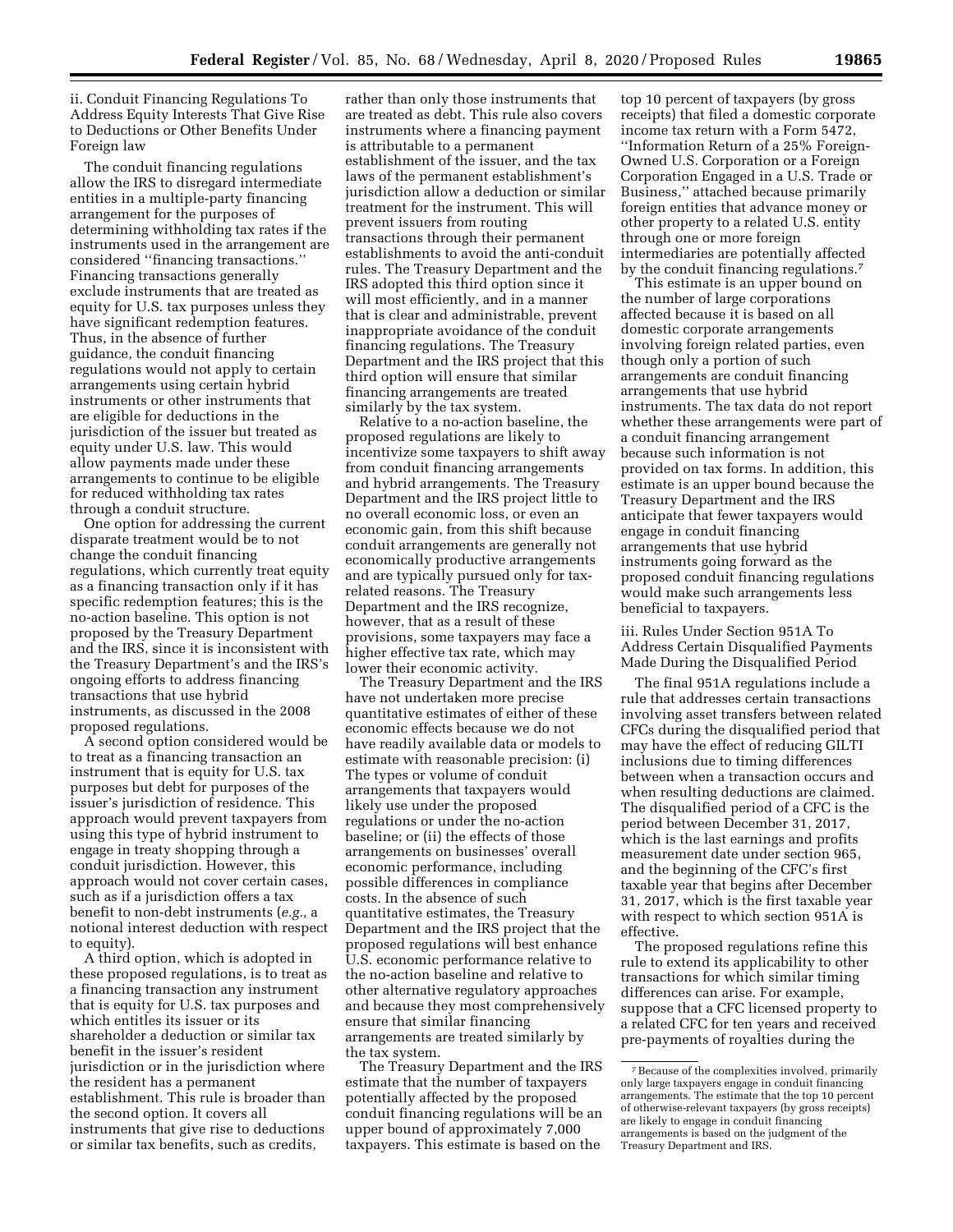disqualified period from the related CFC. Since these prepayments were received by the licensor CFC during the disqualified period, they would not have affected amounts included under section 965 nor given rise to GILTI tested income. However, the licensee CFC that made the payments would not have claimed the total of the corresponding deductions during the disqualified period, since the timing of deductions are generally tied to economic performance over the period of use. The licensee CFC would claim deductions over the ten years of the contract, and since these deductions would be claimed during taxable years when section 951A is in effect, these deductions would reduce GILTI tested income or increase GILTI tested loss. Thus, this type of transaction could lower overall income inclusions for the U.S. shareholder of these CFCs in a manner that does not accurately reflect the earnings of the CFCs over time.

The Treasury Department and the IRS propose that all deductions attributable to payments to a related CFC during the disqualified period should be allocated and apportioned to residual CFC gross income. These deductions will not thereby reduce tested, subpart F or effectively connected income. This rule provides similar treatment to transactions involving prepayments as the rule in the GILTI final regulations provides to asset transfers between related CFCs during the disqualified period.

Relative to a no-action baseline, the proposed regulations harmonize the treatment of similar transactions. Since this rule applies to deductions resulting from transactions that occurred during the disqualified period and not to any new transactions, the Treasury Department and the IRS do not expect changes in taxpayer behavior under the proposed regulations, relative to the noaction baseline.

The Treasury Department and the IRS estimate that the number of taxpayers potentially affected by these proposed regulations will be an upper bound of approximately 25,000 to 35,000 taxpayers. This estimate is based on

filers of income tax returns with a Form 5471 attached because only filers that are U.S. shareholders of CFCs or that have at least a 10 percent ownership in a foreign corporation would be subject to section 951A. This estimate is an upper bound because it is based on all filers subject to section 951A, even though only a portion of such taxpayers may have engaged in the pre-payment transactions during the disqualified period described in the proposed regulations. Therefore, the Treasury Department and the IRS estimate that the number of taxpayers potentially affected by these proposed regulations will be substantially less than 25,000 to 35,000 taxpayers.

#### **II. Paperwork Reduction Act**

Pursuant to  $\S 1.6038 - 2(f)(14)$ , certain U.S. shareholders of a CFC must provide information relating to the CFC and the rules of section 245A(e) on Form 5471, ''Information Return of U.S. Persons With Respect to Certain Foreign Corporations,'' (OMB control number 1545–0123), as the form or other guidance may prescribe. The proposed regulations do not impose any additional information collection requirements relating to section 245A(e). However, the proposed regulations provide guidance regarding certain computations required under section 245A(e), and such could affect the information required to be reported on Form 5471. For purposes of the Paperwork Reduction Act of 1995 (44 U.S.C. 3507(d)) (''PRA''), the reporting burden associated with § 1.6038–2(f)(14) is reflected in the PRA submission for Form 5471. See the chart at the end of this part II of this Special Analyses section for the status of the PRA submission for Form 5471. As described in the Special Analyses section the preamble to the section 245A(e) final regulations, and as set forth in the chart below, the IRS estimates the number of affected filers to be 2,000.

Pursuant to § 1.6038–5, certain U.S. shareholders of a CFC must provide information relating to the CFC and the U.S. shareholder's GILTI inclusion under section 951A on new Form 8992,

''U.S. Shareholder Calculation of Global Intangible Low-Taxed Income (GILTI),'' (OMB control number 1545–0123), as the form or other guidance may prescribe. The proposed regulations do not impose any additional information collection requirements relating to section 951A. However, the proposed regulations provide guidance regarding computations required under section 951A for taxpayers who engaged in certain transactions during the disqualified period, and such guidance could affect the information required to be reported by these taxpayers on Form 8992. For purposes of the PRA, the reporting burden associated with the collection of information under § 1.6038–5 is reflected in the PRA submission for Form 8992. See the chart at the end of this part II of this Special Analyses section for the status of the PRA submission for Form 8992. As discussed in the Special Analyses section of the preamble to the proposed regulations under section 951A (REG– 104390–18, 83 FR 51072), and as set forth in the chart below, the IRS estimates the number of filers subject to § 1.6038–5 to be 25,000 to 35,000. Since the proposed regulations only apply to taxpayers who engaged in certain transactions during the disqualified period, the IRS estimates that the number of filers affected by the proposed regulations and subject to the collection of information in § 1.6038–5 will be significantly less than 25,000 to 35,000.

There is no existing collection of information relating to conduit financing arrangements, and the proposed regulations do not impose any new information collection requirements relating to conduit financing arrangements. Therefore, a PRA analysis is not required with respect to the proposed regulations relating to conduit financing arrangements.

As a result, the IRS estimates the number of filers affected by these proposed regulations to be the following.

TAX FORMS IMPACTED

| Collection of information | Number of respondents<br>(estimated, rounded to<br>nearest 1,000) | Forms in which information may be collected |
|---------------------------|-------------------------------------------------------------------|---------------------------------------------|
|                           | 25,000-35,000   Form 8992.                                        | 2,000   Form 5471 (Schedule I).             |

**Source:** IRS data (MeF, DCS, and Compliance Data Warehouse)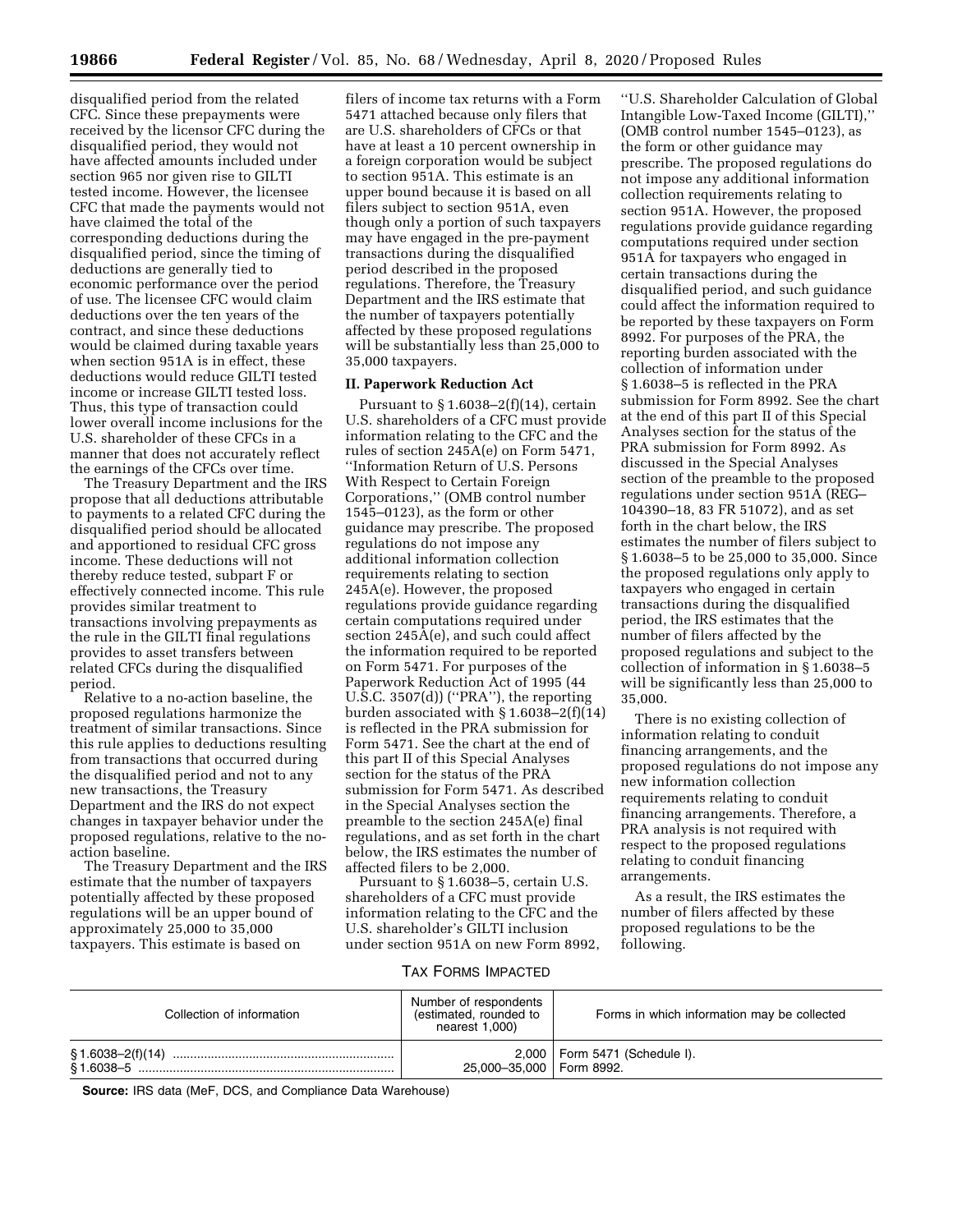The current status of the PRA submissions related to the tax forms associated with the information collections in  $\S$  1.6038–2(f)(14) and 1.6038–5 is provided in the accompanying table. The reporting burdens associated with the information collections in  $\S$  1.6038–2(f)(14) and 1.6038–5 are included in the aggregated burden estimates for OMB control number 1545–0123, which represents a total estimated burden time for all forms and schedules for corporations of 3.157 billion hours and total estimated monetized costs of \$58.148 billion (\$2017). The overall burden estimates provided in 1545–0123 are aggregate amounts that relate to the entire package of forms associated with the OMB

control number, and are therefore not accurate for future calculations needed to assess the burden specific to certain regulations, such as the information collections under § 1.6038–2(f)(14) or § 1.6038–5. No burden estimates specific to the proposed regulations are currently available. The Treasury Department and the IRS have not identified any burden estimates, including those for new information collections, related to the requirements under the proposed regulations. The Treasury Department and the IRS estimate PRA burdens on a taxpayertype basis rather than a provisionspecific basis. Changes in those estimates will capture both changes made by the Act and those that arise out of discretionary authority exercised in the proposed regulations.

The Treasury Department and the IRS request comments on all aspects of information collection burdens related to the proposed regulations, including estimates for how much time it would take to comply with the paperwork burdens related to the forms described and ways for the IRS to minimize the paperwork burden. Proposed revisions (if any) to these forms that reflect the information collections related to the proposed regulations will be made available for public comment at *[https://](https://apps.irs.gov/app/picklist/list/draftTaxForms.html)  [apps.irs.gov/app/picklist/list/](https://apps.irs.gov/app/picklist/list/draftTaxForms.html)  [draftTaxForms.html](https://apps.irs.gov/app/picklist/list/draftTaxForms.html)* and will not be finalized until after these forms have been approved by OMB under the PRA.

| Form                  | Type of filer                                                                                                                                                                    | <b>OMB</b><br>Number(s) | Status                                                                                                                                         |  |
|-----------------------|----------------------------------------------------------------------------------------------------------------------------------------------------------------------------------|-------------------------|------------------------------------------------------------------------------------------------------------------------------------------------|--|
| Form 5471<br>$\cdots$ | Business (NEW Model)                                                                                                                                                             | 1545-0123               | Published in the Federal Register on 9/30/19 (84 FR 51718). Public<br>Comment period closed on 11/29/19. Approved by OMB through<br>1/31/2021. |  |
|                       | Link: https://www.federalregister.gov/documents/2019/09/30/2019-21068/proposed-collection-comment-request-for-forms-1065-<br>1066-1120-1120-c-1120-f-1120-h-1120-nd-1120-s.      |                         |                                                                                                                                                |  |
|                       | Individual (NEW Model)                                                                                                                                                           | 1545-0074               | Published in the Federal Register on 9/30/19 (84 FR 51712). Public<br>Comment period closed on 11/29/19. Approved by OMB through<br>1/31/2021. |  |
|                       | Link: https://www.federalregister.gov/documents/2019/09/30/2019-21066/proposed-collection-comment-request-for-form-1040-<br>form-1040nr-form-1040nr-ez-form-1040x-1040-sr-and-u. |                         |                                                                                                                                                |  |
| Form 8992             | Business (NEW Model)                                                                                                                                                             | 1545-0123               | Published in the Federal Register on 9/30/19 (84 FR 51718). Public<br>Comment period closed on 11/29/19. Approved by OMB through<br>1/31/2021. |  |
|                       | Link: https://www.federalregister.gov/documents/2019/09/30/2019-21068/proposed-collection-comment-reguest-for-forms-1065-<br>1066-1120-1120-c-1120-f-1120-h-1120-nd-1120-s.      |                         |                                                                                                                                                |  |

# **III. Regulatory Flexibility Act**

It is hereby certified that this notice of proposed rulemaking will not have a significant economic impact on a substantial number of small entities within the meaning of section 601(6) of the Regulatory Flexibility Act (5 U.S.C. chapter 6).

These proposed regulations, if finalized, would amend certain computations required under section 245A(e) or section 951A. As discussed in the Special Analyses accompanying the preambles to the section 245A(e) final regulations and the proposed regulations under section 951A (REG– 104390–18, 83 FR 51072), as well as in this part III of the Special Analyses, the Treasury Department and the IRS project that a substantial number of domestic small business entities will not be subject to sections 245A(e) and 951A, and therefore, the existing requirements in §§ 1.6038–2(f)(14) and 1.6038–5 will not have a significant

economic impact on a substantial number of small entities.

The small entities that are subject to section 245A(e) and § 1.6038–2(f)(14) are controlling U.S. shareholders of a CFC that engage in a hybrid arrangement, and the small entities that are subject to section 951A and § 1.6038–5 are U.S. shareholders of a CFC. A CFC is a foreign corporation in which more than 50 percent of its stock is owned by U.S. shareholders, measured either by value or voting power. A U.S. shareholder is any U.S. person that owns 10 percent or more of a foreign corporation's stock, measured either by value or voting power, and a controlling U.S. shareholder of a CFC is a U.S. person that owns more than 50 percent of the CFC's stock.

The Treasury Department and the IRS estimate that there are only a small number of taxpayers having gross receipts below either \$25 million (or \$41.5 million for financial entities) who would potentially be affected by these

regulations.8 Our estimate of those entities who could potentially be affected is based on our review of those taxpayers who filed a domestic corporate income tax return in 2016 with gross receipts below either \$25 million (or \$41.5 million for financial institutions) who also reported dividends on a Form 5471. The Treasury Department and the IRS estimate that the number of small entities potentially affected by these regulations will be between 1 and 6 percent of all affected entities regardless of size.

The Treasury Department and the IRS cannot readily identify from these data amounts that are received pursuant to hybrid arrangements because those amounts are not separately reported on tax forms. Thus, dividends received as reported on Form 5471 are an upper

<sup>8</sup>This estimate is limited to those taxpayers who report gross receipts above \$0.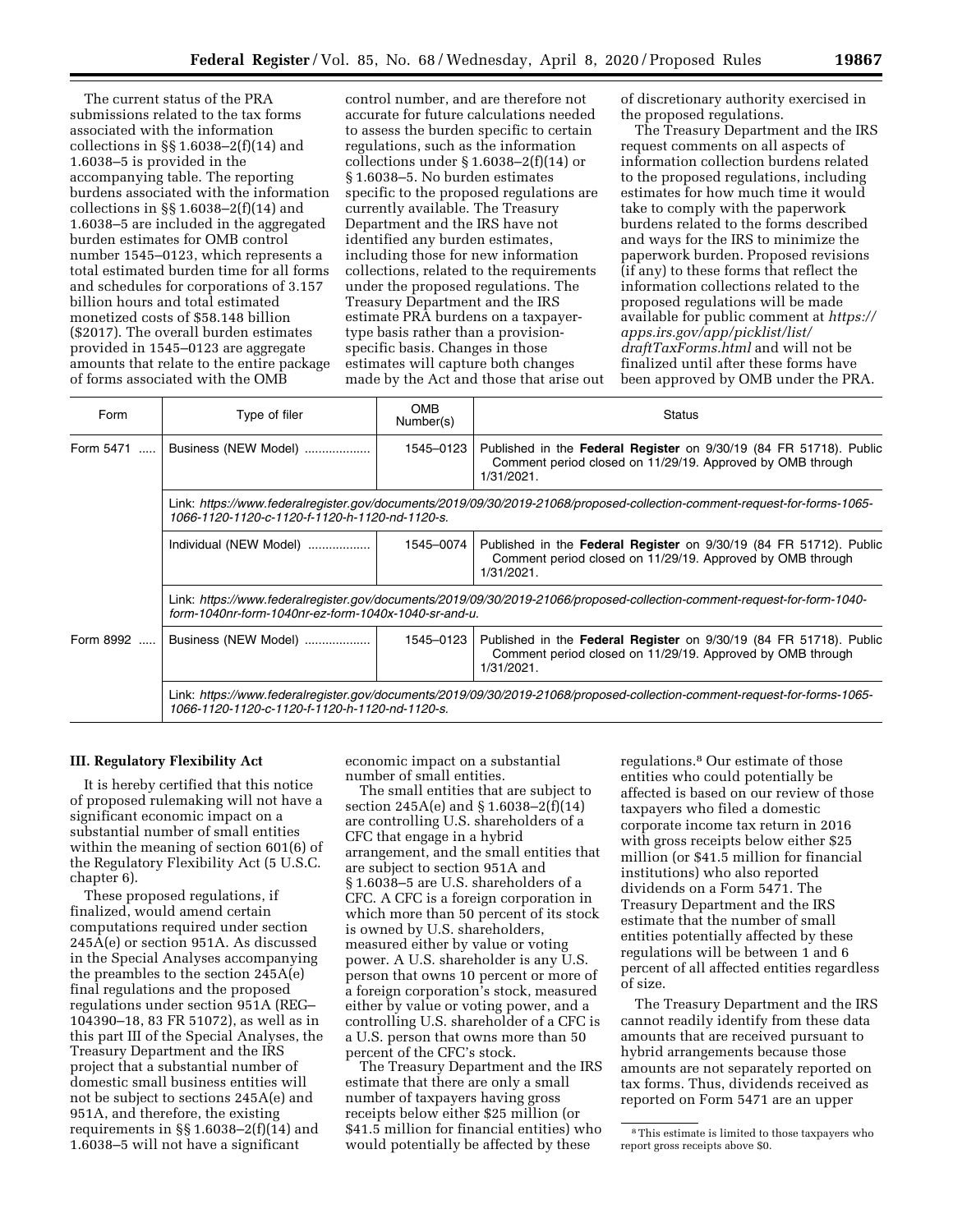bound on the amount of hybrid arrangements by these taxpayers.

The Treasury Department and the IRS estimated the upper bound of the relative cost of the statutory and regulatory hybrids provisions, as a percentage of revenue, for these taxpayers as (i) the statutory tax rate of 21 percent multiplied by dividends received as reported on Form 5471, divided by (ii) the taxpayer's gross receipts. Based on this calculation, the Treasury Department and the IRS estimate that the upper bound of the relative cost of these statutory and regulatory provisions is above 3 percent for more than half of the small entities described in the preceding paragraph. Because this estimate is an upper bound, a smaller subset of these taxpayers (including potentially zero taxpayers) is likely to have a cost above three percent of gross receipts.

Notwithstanding this certification, the Treasury Department and IRS invite comments about the impact this proposal may have on small entities.

Pursuant to section 7805(f) of the Code, this notice of proposed rulemaking has been submitted to the Chief Counsel for Advocacy of the Small Business Administration for comment on its impact on small business.

# **Comments and Requests for Public Hearing**

Before the proposed regulations are adopted as final regulations, consideration will be given to any comments that are submitted timely to the IRS as prescribed in this preamble under the **ADDRESSES** heading. The Treasury Department and the IRS request comments on all aspects of the proposed rules.

All comments will be available at *[www.regulations.gov](http://www.regulations.gov)* or upon request. A public hearing will be scheduled if requested in writing by any person that timely submits written comments. If a public hearing is scheduled, then notice of the date, time, and place for the public hearing will be published in the **Federal Register**.

### **Drafting Information**

The principal authors of these regulations are Shane M. McCarrick and Richard F. Owens of the Office of Associate Chief Counsel (International). However, other personnel from the Treasury Department and the IRS participated in their development.

# **List of Subjects in 26 CFR Part 1**

Income taxes, Reporting and recordkeeping requirements.

# **Proposed Amendments to the Regulations**

Accordingly, 26 CFR part 1 is proposed to be amended as follows:

#### **PART 1—INCOME TAXES**

■ **Paragraph 1.** The authority citation for part 1 continues to read in part as follows:

**Authority:** 26 U.S.C. 7805 \* \* \*

■ **Par. 2.** Section 1.245A(e)–1 is

amended by:

■ 1. Adding paragraphs (d)(4)(i)(B) and  $(d)(4)(ii)$ .

■ 2. Adding a sentence at the end of the

introductory text of paragraph (g).  $\blacksquare$  3. Adding paragraphs (g)(1)(v) and

 $(h)(2)$ .

The additions read as follows:

#### **§ 1.245A(e)–1 Special rules for hybrid dividends.**

- \* \* \* \* \*
	- (d) \* \* \*
	- $(4) * * * *$
	- $(i) * * * *$

(B) Second, the account is decreased (but not below zero) pursuant to the rules of paragraphs (d)(4)(i)(B)(*1*) through (*3*) of this section, in the order set forth in this paragraph  $(d)(4)(i)(B)$ .

(*1*) *Adjusted subpart F inclusions*—(*i*) *In general.* Subject to the limitation in paragraph (d)(4)(i)(B)(*1*)(*ii*) of this section, the account is reduced by an adjusted subpart F inclusion with respect to the share for the taxable year, as determined pursuant to the rules of paragraph (d)(4)(ii) of this section.

(*ii*) *Limitation.* The reduction pursuant to paragraph (d)(4)(i)(B)(*1*)(*i*) of this section cannot exceed the hybrid deductions of the CFC allocated to the share for the taxable year multiplied by a fraction, the numerator of which is the subpart F income of the CFC for the taxable year and the denominator of which is the taxable income (as determined under § 1.952–2(b)) of the CFC for the taxable year. However, if the denominator of the fraction would be zero or less, then the fraction is considered to be zero.

(*iii*) *Special rule allocating reductions across accounts in certain cases.* This paragraph (d)(4)(i)(B)(*1*)(*iii*) applies after each of the specified owner's hybrid deduction accounts with respect to its shares of stock of the CFC are adjusted pursuant to paragraph (d)(4)(i)(B)(*1*)(*i*) of this section but before the accounts are adjusted pursuant to paragraph (d)(4)(i)(B)(*2*) of this section, to the extent that one or more of the hybrid deduction accounts would have been reduced by an amount pursuant to paragraph (d)(4)(i)(B)(*1*)(*i*) of this section

but for the limitation in paragraph (d)(4)(i)(B)(*1*)(*ii*) of this section (the aggregate of the amounts that would have been reduced but for the limitation, the *excess amount,* and the accounts that would have been reduced by the excess amount, the *excess amount accounts*). When this paragraph (d)(4)(i)(B)(*1*)(*iii*) applies, the specified owner's hybrid deduction accounts other than the excess amount accounts (if any) are ratably reduced by the lesser of the excess amount and the difference of the following two amounts: The hybrid deductions of the CFC allocated to the specified owner's shares of stock of the CFC for the taxable year multiplied by the fraction described in paragraph (d)(4)(i)(B)(*1*)(*ii*) of this section; and the reductions pursuant to paragraph (d)(4)(i)(B)(*1*)(*i*) of this section with respect to the specified owner's shares of stock of the CFC.

(*2*) *Adjusted GILTI inclusions*—(*i*) *In general.* Subject to the limitation in paragraph (d)(4)(i)(B)(*2*)(*ii*) of this section, the account is reduced by an adjusted GILTI inclusion with respect to the share for the taxable year, as determined pursuant to the rules of paragraph (d)(4)(ii) of this section.

(*ii*) *Limitation.* The reduction pursuant to paragraph (d)(4)(i)(B)(*2*)(*i*) of this section cannot exceed the hybrid deductions of the CFC allocated to the share for the taxable year multiplied by a fraction, the numerator of which is the tested income of the CFC for the taxable year and the denominator of which is the taxable income (as determined under § 1.952–2(b)) of the CFC for the taxable year. However, if the denominator of the fraction would be zero or less, then the fraction is considered to be zero.

(*iii*) *Special rule allocating reductions across accounts in certain cases.* This paragraph (d)(4)(i)(B)(*2*)(*iii*) applies after each of the specified owner's hybrid deduction accounts with respect to its shares of stock of the CFC are adjusted pursuant to paragraph (d)(4)(i)(B)(*2*)(*i*) of this section but before the accounts are adjusted pursuant to paragraph  $(d)(4)(i)(B)(3)$  of this section, to the extent that one or more of the hybrid deduction accounts would have been reduced by an amount pursuant to paragraph (d)(4)(i)(B)(*2*)(*i*) of this section but for the limitation in paragraph  $(d)(4)(i)(B)(2)(ii)$  of this section (the aggregate of the amounts that would have been reduced but for the limitation, the *excess amount,* and the accounts that would have been reduced by the excess amount, the *excess amount accounts*). When this paragraph (d)(4)(i)(B)(*2*)(*iii*) applies, the specified owner's hybrid deduction accounts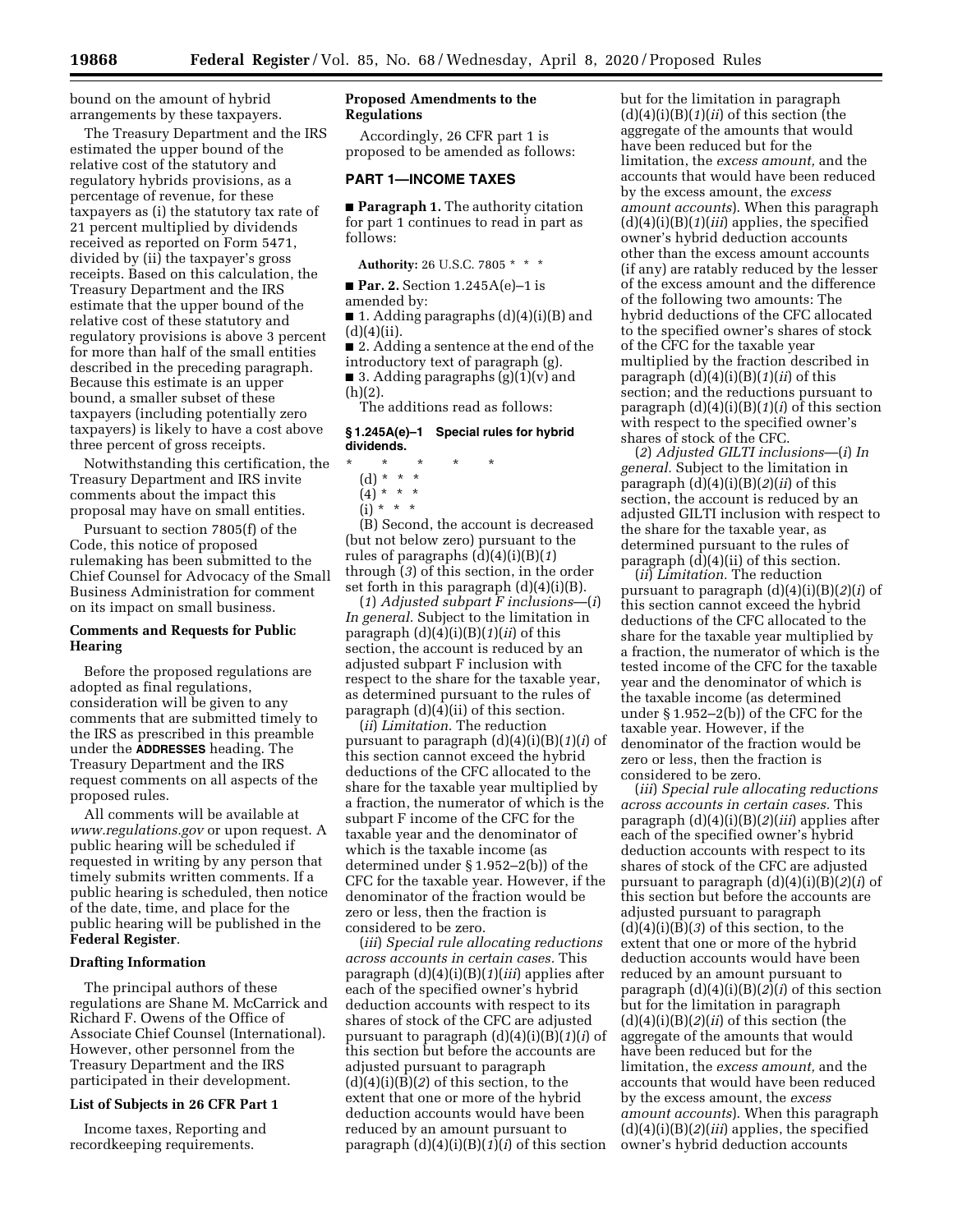other than the excess amount accounts (if any) are ratably reduced by the lesser of the excess amount and the difference of the following two amounts: The hybrid deductions of the CFC allocated to the specified owner's shares of stock of the CFC for the taxable year multiplied by the fraction described in paragraph (d)(4)(i)(B)(*2*)(*ii*) of this section; and the reductions pursuant to paragraph (d)(4)(i)(B)(*2*)(*i*) of this section with respect to the specified owner's shares of stock of the CFC.

(*3*) *Certain section 956 inclusions.* The account is reduced by an amount included in the gross income of a domestic corporation under sections 951(a)(1)(B) and 956 with respect to the share for the taxable year of the domestic corporation in which or with which the CFC's taxable year ends, to the extent so included by reason of the application of section 245A(e) and this section to the hypothetical distribution described in § 1.956–1(a)(2).

\* \* \* \* \* (ii) *Rules regarding adjusted subpart F and GILTI inclusions.* (A) The term *adjusted subpart F inclusion* means, with respect to a share of stock of a CFC for a taxable year of the CFC, a domestic corporation's pro rata share of the CFC's subpart F income included in gross income under section 951(a)(1)(A) for the taxable year of the domestic corporation in which or with which the CFC's taxable year ends, to the extent attributable to the share (as determined under the principles of section 951(a)(2) and  $\S 1.951-1(b)$  and (e)), adjusted by-

(*1*) Adding to the amount the associated foreign income taxes with respect to the amount; and

(*2*) Subtracting from such sum the quotient of the associated foreign income taxes divided by the percentage described in section 11(b).

(B) The term *adjusted GILTI inclusion*  means, with respect to a share of stock of a CFC for a taxable year of the CFC, a domestic corporation's GILTI inclusion amount (within the meaning of  $\S 1.951A-1(c)(1)$  for the U.S. shareholder inclusion year (within the meaning of  $\S 1.951A-1(f)(7)$ , to the extent attributable to the share (as determined under paragraph (d)(4)(ii)(C) of this section), adjusted by—

(*1*) Adding to the amount the associated foreign income taxes with respect to the amount;

(*2*) Multiplying such sum by the difference of 100 percent and the percentage described in section  $250(a)(1)(B)$ ; and

(*3*) Subtracting from such product the quotient of 80 percent of the associated foreign income taxes divided by the percentage described in section 11(b).

(C) A domestic corporation's GILTI inclusion amount for a U.S. shareholder inclusion year is attributable to a share of stock of the CFC based on a fraction—

(*1*) The numerator of which is the domestic corporation's pro rata share of the tested income of the CFC for the U.S. shareholder inclusion year, to the extent attributable to the share (as determined under the principles of  $§ 1.951A-1(d)(2);$  and

(*2*) The denominator of which is the aggregate of the domestic corporation's pro rata share of the tested income of each tested income CFC (as defined in § 1.951A–2(b)(1)) for the U.S. shareholder inclusion year.

(D) The term *associated foreign income taxes* means—

(*1*) With respect to a domestic corporation's pro rata share of the subpart F income of the CFC included in gross income under section  $951(a)(1)(A)$  and attributable to a share of stock of a CFC for a taxable year of the CFC, current year tax (as described in  $\S 1.960-1(b)(4)$  allocated and apportioned under § 1.960–1(d)(3)(ii) to the subpart F income groups (as described in § 1.960–1(b)(30)) of the CFC for the taxable year, to the extent allocated to the share under paragraph  $(d)(4)(ii)(E)$  of this section; and

(*2*) With respect to a domestic corporation's GILTI inclusion amount under section 951A attributable to a share of stock of a CFC for a taxable year of the CFC, current year tax (as described in § 1.960–1(b)(4)) allocated and apportioned under § 1.960– 1(d)(3)(ii) to the tested income groups (as described in  $\S 1.960-1(b)(33)$ ) of the CFC for the taxable year, to the extent allocated to the share under paragraph  $(d)(4)(ii)(F)$  of this section, multiplied by the domestic corporation's inclusion percentage (as described in § 1.960–  $2(c)(2)$ ).

(E) Current year tax allocated and apportioned to a subpart F income group of a CFC for a taxable year is allocated to a share of stock of the CFC by multiplying the foreign income tax by a fraction—

(*1*) The numerator of which is the domestic corporation's pro rata share of the subpart F income of the CFC for the taxable year, to the extent attributable to the share (as determined under the principles of section 951(a)(2) and § 1.951–1(b) and (e)); and

(*2*) The denominator of which is the subpart F income of the CFC for the taxable year.

(F) Current year tax allocated and apportioned to a tested income group of a CFC for a taxable year is allocated to a share of stock of the CFC by

multiplying the foreign income tax by a fraction—

(*1*) The numerator of which is the domestic corporation's pro rata share of tested income of the CFC for the taxable year, to the extent attributable to the share (as determined under the principles  $\S 1.951A-1(d)(2)$ ; and

(*2*) The denominator of which is the tested income of the CFC for the taxable year.

\* \* \* \* \* (g) \* \* \* No amounts are included in the gross income of US1 under sections 951(a)(1)(A), 951A(a), or 951(a)(1)(B) and 956.

 $(1) * * * *$ 

(v) *Alternative facts—account reduced by adjusted GILTI inclusion.*  The facts are the same as in paragraph (g)(1)(i) of this section, except that for taxable year 1 FX has \$130x of gross tested income and \$10.5x of current year tax (as described in  $\S 1.960-1(b)(4)$ ) that is allocated and apportioned under § 1.960–1(d)(3)(ii) to the tested income groups of FX. In addition, FX has \$119.5x of tested income (\$130x of gross tested income, less the \$10.5x of current year tax deductions properly allocable to the gross tested income). Further, of US1's pro rata share of the tested income (\$119.5x), \$80x is attributable to Share A and \$39.5x is attributable to Share B (as determined under the principles of § 1.951A–1(d)(2)). Moreover, US1's net deemed tangible income return (as defined in § 1.951A–  $1(c)(3)$  for taxable year 1 is \$71.7x, and US1 does not own any stock of a CFC other than its stock of FX. Thus, US1's GILTI inclusion amount (within the meaning of  $\S 1.951A-1(c)(1)$  for taxable year 1, the U.S. shareholder inclusion year, is \$47.8x (net CFC tested income of \$119.5x, less net deemed tangible income return of \$71.7x) and US1's inclusion percentage (as described in  $\S 1.960 - 2(c)(2)$  is 40 (\$47.8x/\$119.5x). At the end of year 1, US1's hybrid deduction account with respect to Share A is: first, increased by \$80x (the amount of hybrid deductions allocated to Share A); and second, decreased by \$10x (the sum of the adjusted GILTI inclusion with respect to Share A, and the adjusted GILTI inclusion with respect to Share B that is allocated to the hybrid deduction account with respect to Share A) to \$70x. *See*  paragraphs  $(d)(4)(i)(A)$  and  $(B)$  of this section. In year 2, the entire \$30x of each dividend received by US1 from FX during year 2 is a hybrid dividend, because the sum of US1's hybrid deduction accounts with respect to each of its shares of FX stock at the end of year 2 (\$70x) is at least equal to the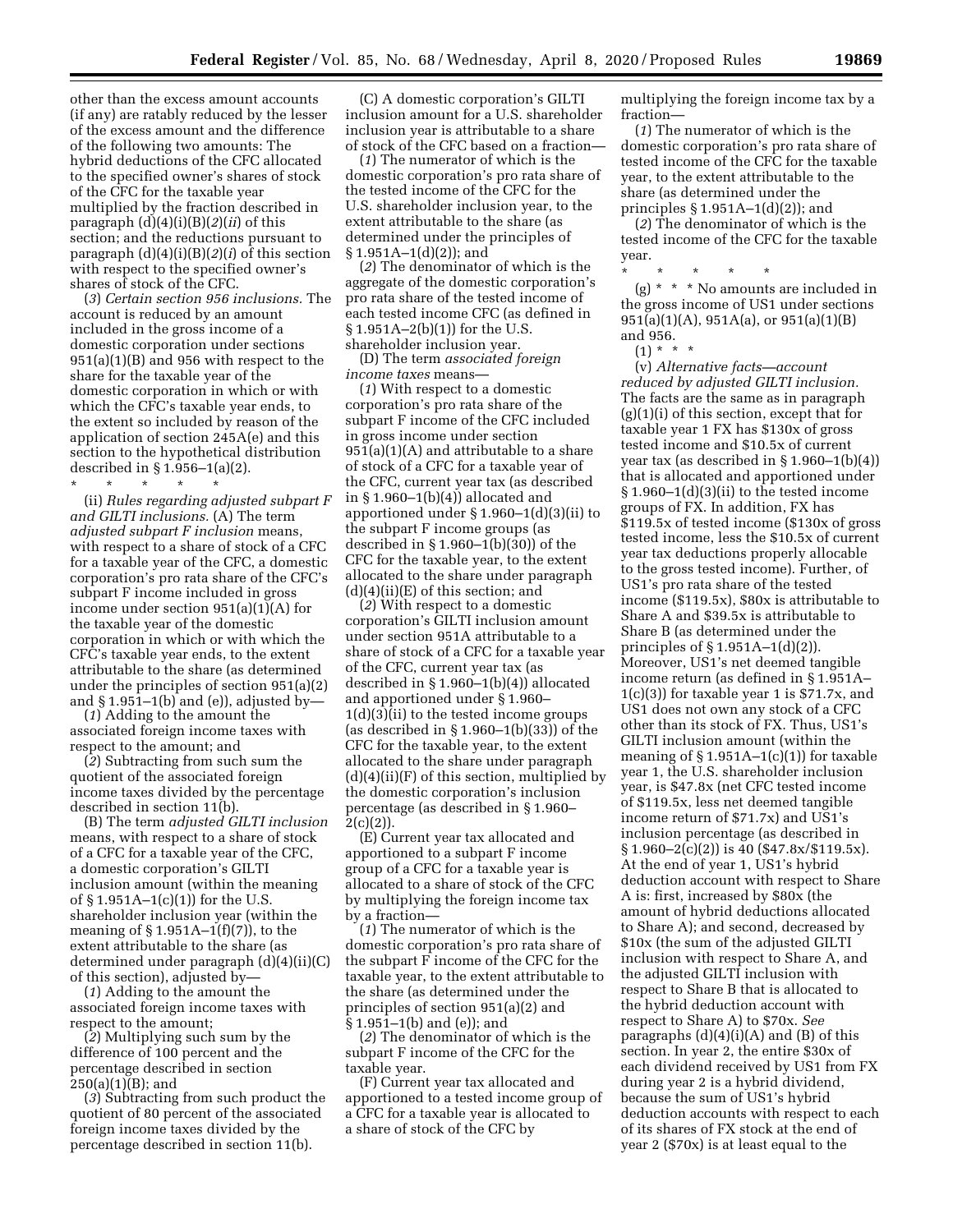amount of the dividends (\$60x). *See*  paragraph (b)(2) of this section. At the end of year 1, US1's hybrid deduction account with respect to Share A is decreased by \$60x (the amount of the hybrid deductions in the account that give rise to a hybrid dividend or tiered hybrid dividend during year 1) to \$10x. *See* paragraph (d)(4)(i)(C) of this section. Paragraphs  $(g)(1)(v)(A)$  through  $(C)$  of this section describe the computations pursuant to paragraph (d)(4)(i)(B)(*2*) of this section.

(A) To determine the adjusted GILTI inclusion with respect to Share A for taxable year 1, it must be determined to what extent US1's \$47.8x GILTI inclusion amount is attributable to Share A. *See* paragraph (d)(4)(ii)(B) of this section. Here, \$32x of the inclusion is attributable to Share A, calculated as \$47.8x multiplied by a fraction, the numerator of which is \$80x (US1's pro rata share of the tested income of FX attributable to Share A) and denominator of which is \$119.5x (US1's pro rata share of the tested income of FX, its only CFC). *See* paragraph  $(d)(4)(ii)(C)$  of this section. Next, the associated foreign income taxes with respect to the \$32x GILTI inclusion amount attributable to Share A must be determined. *See* paragraphs (d)(4)(ii)(B) and (D) of this section. Such associated foreign income taxes are \$2.8x, calculated as \$10.5x (the current year tax allocated and apportioned to the tested income groups of FX) multiplied by a fraction, the numerator of which is \$80x (US1's pro rata share of the tested income of FX attributable to Share A) and the denominator of which is \$119.5x (the tested income of FX), multiplied by 40% (US1's inclusion percentage). *See* paragraphs (d)(4)(ii)(D) and (F) of this section. Thus, pursuant to paragraph (d)(4)(ii)(B) of this section, the adjusted GILTI inclusion with respect to Share A is \$6.7x, computed by—

(*1*) Adding \$2.8x (the associated foreign income taxes with respect to the \$32x GILTI inclusion attributable to Share A) to \$32x, which is \$34.8x;

(*2*) Multiplying \$34.8x (the sum of the amounts in paragraph (g)(1)(v)(A)(*1*) of this section) by 50% (the difference of 100 percent and the percentage described in section 250(a)(1)(B)), which is \$17.4x; and

(*3*) Subtracting \$10.7x (calculated as \$2.24x (80% of the \$2.8x of associated foreign income taxes) divided by .21 (the percentage described in section 11(b)) from \$17.4x (the product of the amounts in paragraph (g)(1)(v)(A)(*2*) of this section), which is \$6.7x.

(B) Pursuant to computations similar to those discussed in paragraph

 $(g)(1)(v)(A)$  of this section, the adjusted GILTI inclusion with respect to Share B is \$3.3x. However, the hybrid deduction account with respect to Share B is not reduced by such \$3.3x, because of the limitation in paragraph (d)(4)(i)(B)(*2*)(*ii*) of this section, which, with respect to Share B, limits the reduction pursuant to paragraph  $(d)(4)(i)(B)(2)(i)$  of this section to \$0 (calculated as \$0, the hybrid deductions allocated to the share for the taxable year, multiplied by 1, the fraction described in paragraph  $(d)(4)(i)(B)(2)(ii)$  of this section (computed as the \$119.5x of tested income divided by the \$119.5x of taxable income)). *See* paragraphs  $(d)(4)(i)(B)(2)(i)$  and  $(ii)$  of this section.

(C) US1's hybrid deduction account with respect to Share A is reduced by the entire \$6.7x adjusted GILTI inclusion with respect to the share, as such \$6.7x does not exceed the limit in paragraph (d)(4)(i)(B)(*2*)(*ii*) of this section (\$80x, calculated as \$80x, the hybrid deductions allocated to the share for the taxable year, multiplied by 1, the fraction described in paragraph (d)(4)(i)(B)(*2*)(*ii*) of this section). *See*  paragraphs (d)(4)(i)(B)(*2*)(*i*) and (*ii*) of this section. In addition, the hybrid deduction account is reduced by another \$3.3x, the amount of the adjusted GILTI inclusion with respect to Share B that is allocated to the hybrid deduction account with respect to Share A. *See* paragraph (d)(4)(i)(B)(*2*)(*iii*) of this section. As a result, pursuant to paragraph (d)(4)(i)(B)(*2*) of this section, US1's hybrid deduction account with respect to Share A is reduced by \$10x (\$6.7x plus \$3.3x).

\* \* \* \* \* (h) \* \* \*

(2) *Special rules.* Paragraphs  $(d)(4)(i)(B)$  and  $(d)(4)(ii)$  of this section (decrease of hybrid deduction accounts; rules regarding adjusted subpart F and GILTI inclusions) apply to taxable years ending on or after [date of publication of the final regulations in the **Federal Register**]. However, a taxpayer may apply those paragraphs to taxable years ending before that date, so long as the taxpayer consistently applies paragraphs  $(d)(4)(i)(B)$  and  $(d)(4)(ii)$  to those taxable years.

■ **Par. 3.** Section 1.881–3 is amended by:

■ 1. Adding a sentence at the end of paragraph (a)(1).

■ 2. Revising paragraph (a)(2)(i)(C). ■ 3. In paragraph (a)(2)(ii)(B)(*1*)

introductory text, removing ''one of the following'' and adding ''one or more of the following'' in its place.

■ 4. In paragraph (a)(2)(ii)(B)(*1*)(*ii*), removing the word ''or'' at the end of the paragraph.

■ 5. In paragraph (a)(2)(ii)(B)(*1*)(*iii*), removing the period at the end and adding a semicolon in its place. ■ 6. Adding paragraphs

(a)(2)(ii)(B) $(\bar{I})(iv)$  and (*v*) and (d)(1)(iii). ■ 7. Adding a sentence at the end of paragraph (e) introductory text. ■ 8. In paragraph (e), designating Examples 1 through 26 as paragraphs  $(e)(1)$  through  $(26)$ , respectively. ■ 9. In newly designated paragraph (e)(3), removing ''*Example 2*'' and ''§ 301.7701–3'' and adding ''paragraph (e)(2) of this section (the facts in *Example 2*)'' and ''§ 301.7701–3 of this chapter'' in their places, respectively. ■ 10. Redesignating newly designated

paragraphs (e)(4) through (26) as paragraphs (e)(6) through (28), respectively.

■ 11. Adding new paragraphs (e)(4) and (5);

■ 12. In newly redesignated paragraph  $(e)(9)(ii)$ , removing " $(a)(4)(i)$ " and adding ''(a)(4)(i) of this section'' in its place.

■ 13. In newly redesignated paragraph (e)(23)(i), removing ''*Example 20*'' and adding ''paragraph (e)(22) of this section (the facts in *Example 22*)'' in its place.

■ 14. In newly redesignated paragraph (e)(23)(ii), removing ''*Example 19*'' and 'paragraph (i) of this *Example 21*" and adding ''paragraph (e)(21) of this section (*Example 21*)'' and ''paragraph (e)(23)(i) of this section (this *Example 23*)'' in their places, respectively.

■ 15. In newly redesignated paragraph (e)(25)(i), removing ''Example 22'' and adding ''paragraph (e)(24) of this section (the facts in *Example 24*)'' in its place.

■ 16. In newly redesignated paragraph (e)(26)(i), removing ''*Example 22*'' and adding in its place ''paragraph (e)(24) of this section (the facts in *Example 24*)''.

■ 17. Adding paragraph (e)(29).

 $\blacksquare$  18. In paragraph (f):

■ i. Revising the paragraph heading. ■ ii. Removing ''Paragraph (a)(2)(i)(C) and *Example 3* of paragraph (e) of this section'' and adding ''Paragraphs

 $(a)(2)(i)(C)$  and  $(e)(3)$  of this section" in its place.

■ iii. Adding a sentence at the end of the paragraph.

The additions and revision read as follows:

# **§ 1.881–3 Conduit financing arrangements.**   $(a) * * * *$

 $(1)$  \* \* \* See § 1.1471–3(f)(5) for the application of a conduit transaction for purposes of sections 1471 and 1472. See also §§ 1.267A–1 and 1.267A–4 (disallowing a deduction for certain interest or royalty payments to the extent the income attributable to the payment is offset by a deduction with respect to equity).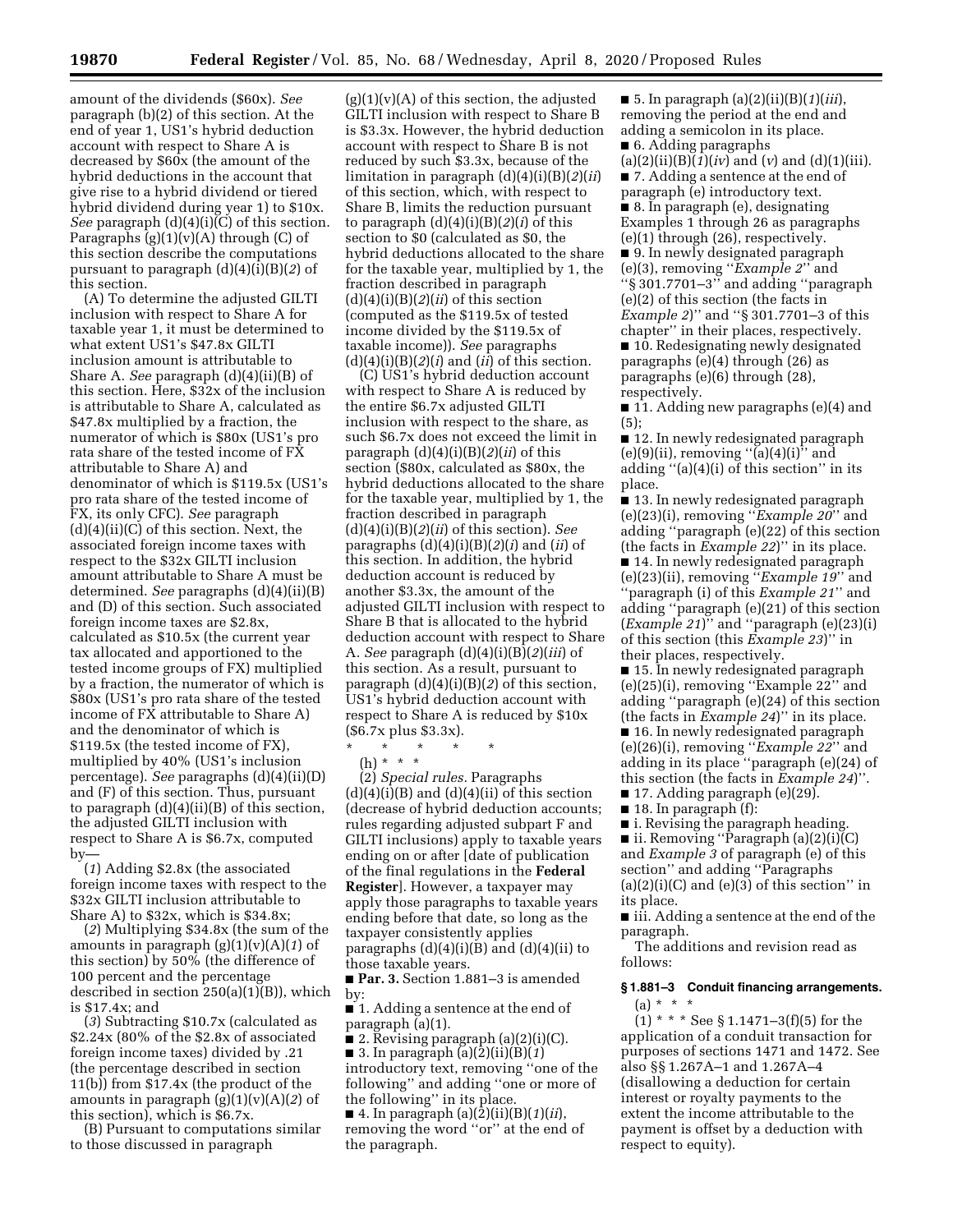$(i) * * * *$ 

(C) *Treatment of disregarded entities.*  For purposes of this section, the term person includes a business entity that is disregarded as an entity separate from its single member owner under §§ 301.7701–1 through 301.7701–3 of this chapter and therefore such entity may be treated as a party to a financing transaction with its owner.

- $(ii) * * * *$
- $(B) * * * *$
- $(1)^{x}$  \* \*

(*iv*) The issuer is allowed a deduction or another tax benefit (such as an exemption, exclusion, credit, or a notional deduction determined with respect to the stock or similar interest) for amounts paid, accrued, or distributed (deemed or otherwise) with respect to the stock or similar interest, either under the laws of the issuer's country of residence or a country in which the issuer has a taxable presence, such as a permanent establishment, to which a payment on a financing transaction is attributable; or

(*v*) A person related to the issuer is, under the tax laws of the issuer's country of residence, allowed a refund (including through a credit), or similar tax benefit for taxes paid by the issuer to its country of residence on amounts paid, accrued, or distributed (deemed or otherwise) with respect to the stock or similar interest, without regard to any related person's tax liability under the laws of the issuer's country of residence.

- \* \* \* \* \*
- (d) \* \* \*
- $(1) * * * *$

(iii) *Limitation for certain types of stock.* If a financing transaction linking one of the parties to the financing arrangement is stock (or a similar interest in a partnership, trust, or other person) described in paragraph (a)(2)(ii)(B)(*1*)(*iv*) of this section, and the issuer is allowed a notional interest deduction with respect to its stock or similar interest (under the laws of its country of residence or another country in which it has a place of business or permanent establishment), the portion of the payment made by the financed entity that is recharacterized under paragraph (d)(1)(i) of this section attributable to such financing transaction will not exceed the financing transaction's principal amount as determined under paragraph  $(d)(1)(ii)$  of this section multiplied by the rate used to compute the issuer's notional interest deduction for the taxable year in which the payment is made.

\* \* \* \* \*

(e) *Examples.* \* \* \* For purposes of these examples, unless otherwise indicated, it is assumed that no stock is of the types described in paragraph  $(a)(2)(ii)(B)(1)(iv)$  or  $(v)$  of this section. \* \* \* \* \*

(4) *Example 4. Hybrid instrument as financing arrangement.* The facts are the same as in paragraph (e)(2) of this section (the facts in *Example 2*), except that FP assigns the DS note to FS in exchange for stock issued by FS. The stock issued by FS is in form convertible debt with a 49-year term that is treated as debt under the tax laws of Country T. The FS stock is not subject to any of the redemption, acquisition, or payment rights or requirements specified in paragraphs (a)(2)(ii)(B)(*1*)(*i*) through (*iii*) of this section. Because the FS stock gives rise to a deduction under the tax laws of Country T, the FS stock is a financing transaction under paragraph  $(a)(2)(ii)(B)(1)(iv)$  of this section. Therefore, the DS note held by FS and the FS stock held by FP are financing transactions within the meaning of paragraphs (a)(2)(ii)(A)(*1*) and (*2*) of this section, respectively, and together constitute a financing arrangement within the meaning of paragraph (a)(2)(i) of this section. See also § 1.267A–4 for rules applicable to disqualified imported mismatch amounts.

(5) *Example 5. Refundable tax credit treated as financing transaction.* FS lends \$1,000,000 to DS in exchange for a note issued by DS. Additionally, Country T has a regime whereby FP, as the sole shareholder of FS, is allowed a refund with respect to distributions of earnings by FS that is equal to 90% of the Country T taxes paid by FS associated with any such distributed earnings. FP is not itself subject to Country T tax on distributions from FS. The loan from FS to DS is a financing transaction within the meaning of paragraph (a)(2)(ii)(A)(*1*) of this section. FP's stock in FS constitutes a financing transaction within the meaning of paragraph  $(a)(2)(ii)(B)(1)(v)$  of this section because FP, a person related to FS, is allowed a refund of FS's Country T taxes even though FP is not subject to Country T tax on such payments. Together, the FS stock held by FP and the DS note held by FS constitute a financing arrangement within the meaning of paragraph (a)(2)(i) of this section.

\* \* \* \* \*

(29) *Example 29. Amount of payment subject to recharacterization.* (i) FP lends \$10,000,000 to FS in exchange for a ten-year note with a stated interest rate of 6%. FP also contributes \$5,000,000 to

FS in exchange for FS stock. Pursuant to Country T tax law, FS is entitled to a notional interest deduction with respect to the stock equal to the prevailing Country T government bond rate multiplied by the taxpayer's net equity for the previous taxable year. FS, pursuant to a tax avoidance plan, lends \$20,000,000 to DS in exchange for a note that pays 8% interest annually. DS makes its first \$1,600,000 payment on this note in year X, when the prevailing Country T bond rate is 1%.

(ii) Both the note and the stock issued by FS to FP are financing transactions. The note is an advance of money under paragraph (a)(2)(i)(A) of this section. The stock is described in paragraph (a)(2)(ii)(A)(*2*) of this section, by reason of paragraph (a)(2)(ii)(B)(*1*)(*iv*) of this section, because Country T law entitles FS to a notional interest deduction with respect to its stock. The note issued by DS is also financing transaction by reason of paragraph (a)(2)(ii)(A)(*1*) of this section. Accordingly, FP is advancing money and DS receives money, effected through FS an intermediary entity, and the receipt and advance are effected through financing transactions (that is, the FS note, FS stock, and the DS note linking all three entities). As such, the arrangement may be treated as a financing arrangement. See paragraph  $(a)(2)(i)(A)$  of this section. FP is the financing entity, FS is the intermediate entity, and DS is the financed entity. The aggregate principal amount of financing transactions linking DS to the financing arrangement (\$20,000,000) is greater than the aggregate principal amount of the financing transactions linking FP to the financing arrangement (\$15,000,000). Therefore, under paragraph (d)(1)(i) of this section, the amount of DS's payment recharacterized as a payment directly between DS and FP would be  $$1,200,000$  (\$1,600,000  $\times$  \$15,000,000/ \$20,000,000) prior to the application of paragraph (d)(1)(iii) of this section. However, of the \$1,200,000 subject to re-characterization, \$400,000  $(S1,200,000 \times$  \$5,000,000/\$15,000,000) is attributable to NID stock and thus subject to the limitation in paragraph (d)(1)(iii) of this section. Thus, only \$50,000 (\$5,000,000  $\times$  1%) of the \$400,000 may be recharacterized as a transaction between DS and FP. The remaining \$800,000 is not subject to the limitation in paragraph (d)(1)(iii) of this section because it is not attributable to stock that entitles the issuer to a notional interest deduction. Accordingly, only \$850,000 of DS's payment is recharacterized as going directly from DS to FP. See also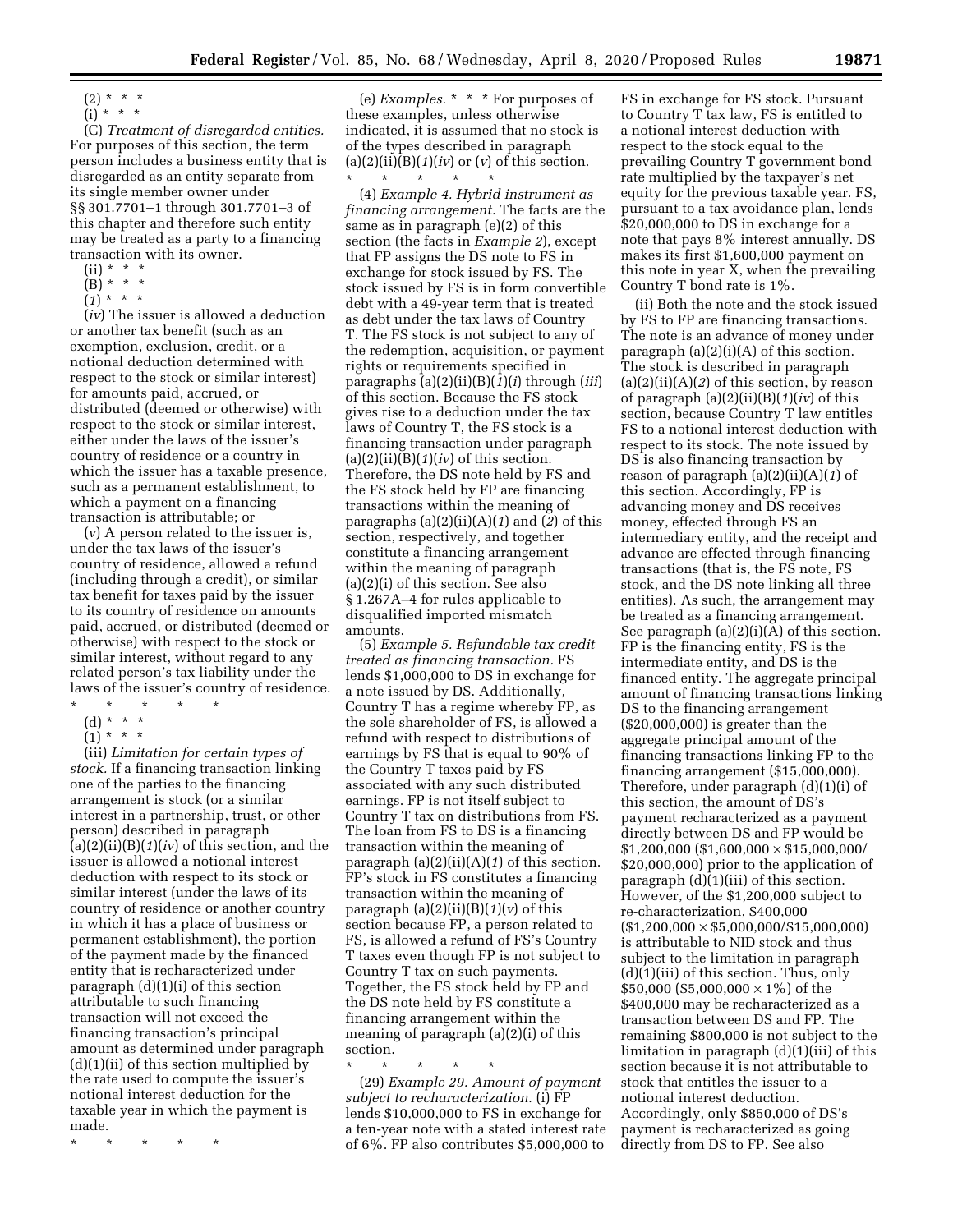§ 1.267A–4 for rules applicable to disqualified imported mismatch amounts.

(f) *Applicability date.* \* \* \* Paragraphs (a)(2)(ii)(B)(*1*)(*iv*) and (*v*) and  $(d)(1)(iii)$  of this section apply to payments made on or after [date of publication of the final regulations in the **Federal Register**].

■ **Par. 4.** Section 1.951A–0, as proposed to be amended at 84 FR 29114 (June 21, 2019), is further amended by adding entries for  $\S 1.951A - 2(c)(6)$ ,  $(c)(6)(i)$  and (ii), (c)(6)(ii)(A) through (C), (c)(6)(iii), (c)(6)(iv), (c)(6)(iv)(A), (c)(6)(iv)(A)(*1*) and (*2*), (c)(6)(iv)(B), (c)(6)(iv)(B)(*1*) and (*2*), (c)(7), (c)(7)(i) and (ii), (c)(7)(ii)(A), (c)(7)(ii)(A)(*1*) and (*2*), (c)(7)(ii)(B), (c)(7)(iii) through (v), (c)(7)(v)(A) through (D), (c)(7)(v)(D)(*1*) and (*2*), (c)(7)(v)(D)(*2*)(*i*) and (*ii*), (c)(7)(v)(E), (c)(7)(v)(E)(*1*) and (*2*), (c)(7)(vi), (c)(7)(vi)(A), (c)(7)(vi)(A)(*1*) and (*2*), and  $(c)(7)(vi)(B)$  and  $\S 1.951A-7(d)$  to read as follows:

#### **§ 1.951A–0 Outline of section 951A regulations.**

\* \* \* \* \*

# **§ 1.951A–2 Tested income and tested**  loss. $\times$

- \* \* \* \* \*
- (c) \* \* \*

(6) Allocation of deductions attributable to certain disqualified payments.

(i) In general.

(ii) Definitions related to disqualified payment.

- (A) Disqualified payment.
- (B) Disqualified period.
- (C) Related recipient CFC.
- (iii) Treatment of partnerships.
- (iv) Examples.

(A) Example 1: Deduction related directly to disqualified payment to related recipient CFC.

- (*1*) Facts.
- (*2*) Analysis.

(B) Example 2: Deduction related indirectly to disqualified payment to partnership in which related recipient CFC is a partner.

- (*1*) Facts.
- (*2*) Analysis.

(7) Election for application of high tax exception of section 954(b)(4).

(i) In general.

(ii) Definitions.

(A) Tentative gross tested income item.

- (*1*) In general.
- (*2*) Income attributable to a QBU.
- (B) Tentative net tested income item.

(iii) Effective rate at which taxes are imposed.

(iv) Taxes paid or accrued with respect to a tentative net tested income item.

(v) Rules regarding the election. (A) Manner of making election.

- (B) Scope of election.
- (C) Duration of election.
- (D) Revocation of election.
- (*1*) In general.
- (*2*) Limitations by reason of
- revocation.
- (*i*) In general.
- (*ii*) Exception for change of control.
- (E) Rules applicable to controlling
- domestic shareholder groups.
	- (*1*) In general.
- (*2*) Definition of controlling domestic shareholder group.
	- (vi) Example.
- (A) Example: Effect of disregarded payments between QBUs.
	- (*1*) Facts.
	- (*2*) Analysis.
	- (B) [Reserved]
- \* \* \* \* \*

# **§ 1.951A–7 Applicability dates.**

\* \* \* \* \*

(d) Deduction for certain disqualified payments.

■ **Par. 5.** Section 1.951A–2, as proposed to be amended at 84 FR 29114 (June 21, 2019), is further amended by redesignating paragraph (c)(6) as paragraph (c)(7) and adding a new paragraph (c)(6) and a reserved paragraph  $(c)(7)(vi)(B)$  to read as follows:

#### **§ 1.951A–2 Tested income and tested loss.**

# \* \* \* \* \*

 $(c) * * * *$ 

(6) *Allocation of deductions attributable to certain disqualified payments*—(i) *In general.* A deduction related directly or indirectly to a disqualified payment is allocated or apportioned solely to residual CFC gross income, and any deduction related to a disqualified payment is not properly allocable to property produced or acquired for resale under section 263, section 263A, or section 471.

(ii) *Definitions related to disqualified payment.* The following definitions apply for purposes of this paragraph  $(c)(6)$ .

(A) *Disqualified payment.* The term *disqualified payment* means a payment made by a person to a related recipient CFC during the disqualified period with respect to the related recipient CFC, to the extent the payment would constitute income described in section  $951A(c)(2)(A)(i)$  and paragraph  $(c)(1)$  of this section without regard to whether section 951A applies.

(B) *Disqualified period.* The term *disqualified period* has the meaning provided in § 1.951A–3(h)(2)(ii)(C)(*1*), substituting ''related recipient CFC'' for ''transferor CFC.''

(C) *Related recipient CFC.* The term *related recipient CFC* means, with respect to a payment by a person, a recipient of the payment that is a controlled foreign corporation that bears a relationship to the payor described in section 267(b) or 707(b) immediately before or after the payment.

(iii) *Treatment of partnerships.* For purposes of determining whether a payment is made by a person to a related recipient CFC for purposes of paragraph  $(c)(6)(ii)(A)$  of this section, a payment by or to a partnership is treated as made proportionately by or to its partners, as applicable.

(iv) *Examples.* The following examples illustrate the application of this paragraph (c)(6).

(A) *Example 1: Deduction related directly to disqualified payment to related recipient CFC*—(*1*) *Facts.* USP, a domestic corporation, owns all of the stock in CFC1 and CFC2, each a controlled foreign corporation. Both USP and CFC2 use the calendar year as their taxable year. CFC1 uses a taxable year ending November 30. On October 15, 2018, before the start of its first CFC inclusion year, CFC1 receives and accrues a payment from CFC2 of \$100x of prepaid royalties with respect to a license. The \$100x payment is excluded from subpart F income pursuant to section 954(c)(6) and would constitute income described in section  $951A(c)(2)(A)(i)$  and paragraph (c)(1) of this section without regard to whether section 951A applies.

(*2*) *Analysis.* CFC1 is a related recipient CFC (within the meaning of paragraph  $(c)(6)(ii)(C)$  of this section) with respect to the royalty prepayment by CFC2 because it is related to CFC2 within the meaning of section 267(b). The royalty prepayment is received by CFC1 during its disqualified period (within the meaning of paragraph (c)(6)(ii)(B) of this section) because it is received during the period beginning January 1, 2018, and ending November 30, 2018. Because it would constitute income described in section  $951A(c)(2)(A)(i)$  and paragraph  $(c)(1)$  of this section without regard to whether section 951A applies, the payment is a disqualified payment. Accordingly, CFC2's deductions related to such payment accrued during taxable years ending on or after April 7, 2020 are allocated or apportioned solely to residual CFC gross income under paragraph  $(c)(6)(i)$  of this section.

(B) *Example 2: Deduction related indirectly to disqualified payment to partnership in which related recipient CFC is a partner*—(*1*) *Facts.* The facts are the same as in paragraph (c)(6)(iv)(A)(*1*) of this section (the facts